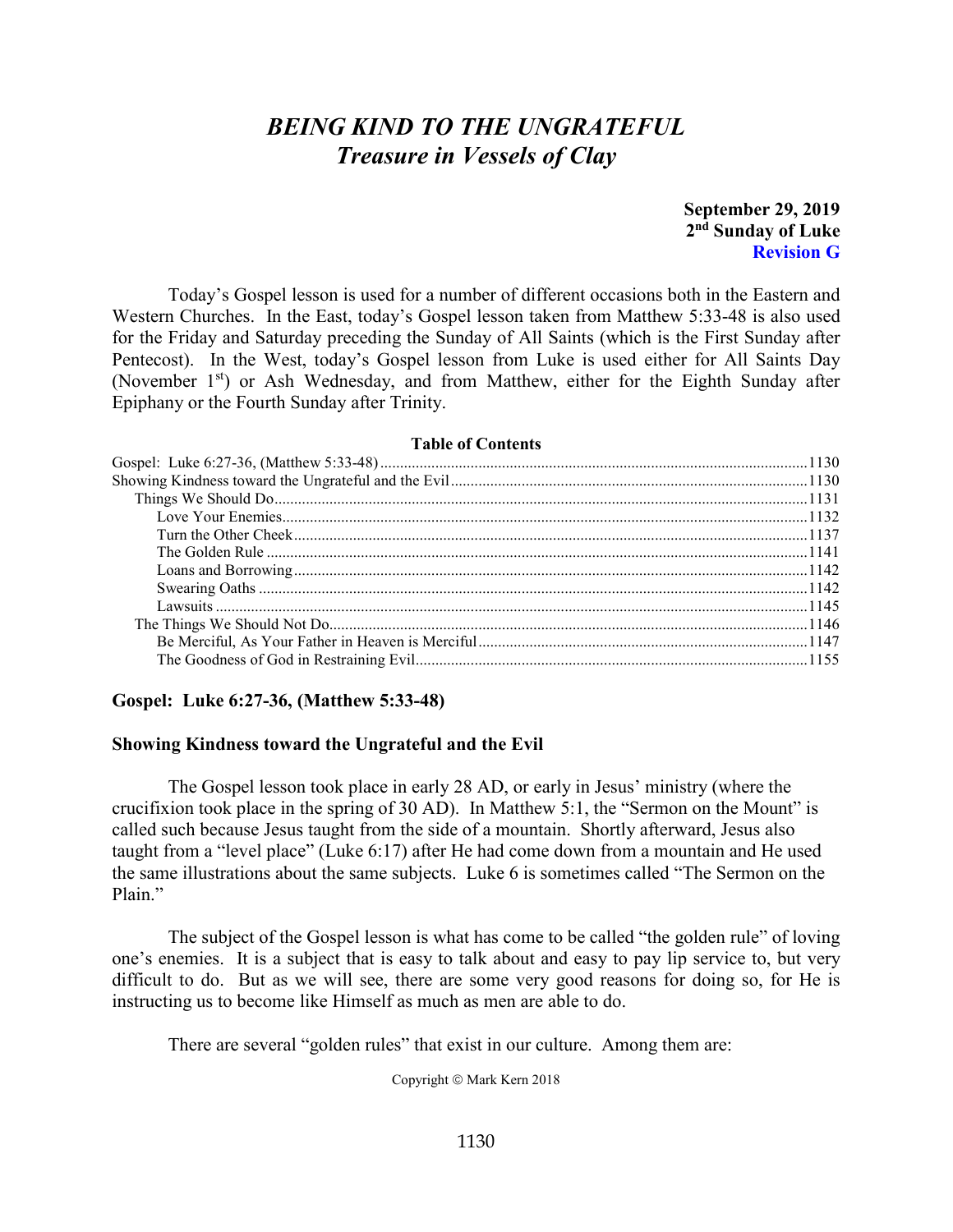- The golden rule in business: He who has the gold makes the rules
- The golden rule of competition: Do unto others before they do unto you
- God's golden rule from Luke 6:31, "Just as you want men to do to you, you also do to them"

The words of God's golden rule are spoken of as summarizing the entire Law and the Prophets, "Therefore, whatever you want men to do to you, do also to them, for this is the Law and the Prophets" (Matthew 7:12). In this regard, God's golden rule is equivalent to the Greatest Commandment: Love the Lord your God with all your heart, soul and mind and your neighbor as yourself (Matthew 22:37-39). On the Greatest Commandment also hang all the Law and the Prophets (Matthew 22:40); its words were part of the Mosaic Law (Deuteronomy 6:5, Leviticus 19:18) and it summarizes the Ten Commandments. The Jewish Rabbi Hillel (the grandfather of Gamaliel, Acts 5:34-40, 22:3) also taught this, saying that the golden rule, "contains the whole Law and that all the rest is simply commentary." In the First Century Synagogue worship, the words of the Greatest Commandment were part of a Creed that was recited every Sabbath (Edersheim, Sketches of Jewish Social Life, pp. 245, 101-104). By this Creed, the synagogue worship pointed to the work of Christ. By following this ourselves, we become like Christ as much as is humanly possible.

From Luke 6 and Matthew 5, there are some very specific aspects of God's golden rule; some need clarification in terms of today's culture. All of these are very difficult to do. Both Luke 6:27-36 and Matthew 5:38-48 contain a list of things we should do followed by a list of things we shouldn't do.

# <span id="page-1-0"></span>**Things We Should Do**

- Love our enemies; do good to those who hate us (Luke 6:27, Matthew 5:44). Bless those who curse us; pray for those who spitefully use us and persecute us (Luke 6:28, Matthew 5:44)
- Do not resist an evil person; turn the other cheek (Luke 6:29, Matthew 5:39). Give to everyone who asks to borrow. If someone takes your things, don't ask for them back (Luke 6:30, Matthew 5:42)
- If someone sues you for your cloak, give him your tunic also (Luke 6:29, Matthew 5:40). Go out of your way to help; if someone compels you to go one mile, go two (Matthew 5:41)

Cyril of Alexandria stated<sup>[1](#page-1-1)</sup> that the Apostles must have expected their persecutors to plot of against them in many ways. Yet they didn't ask for vengeance or even avoid their persecutors. They had so solemn a sense of patience that they imitated Christ and Stephen.

"We need to look closely to see how the mode of life of our holy teachers was, for they were about to proclaim the message of salvation to the world. They must have expected that their persecutors would be beyond numbering, and that they would plot against them in many different ways. If the disciples had indignant at all these vexations, and wished for vengeance on those that annoyed them, they would have kept silence and passed them by, no longer offering them the divine message or calling them to the Truth. It was necessary to restrain the minds of the

<span id="page-1-1"></span> <sup>1</sup> Cyril of Alexandria, Commentary on the Gospel of Luke, Studion Publishers, 1983, p. 135-136.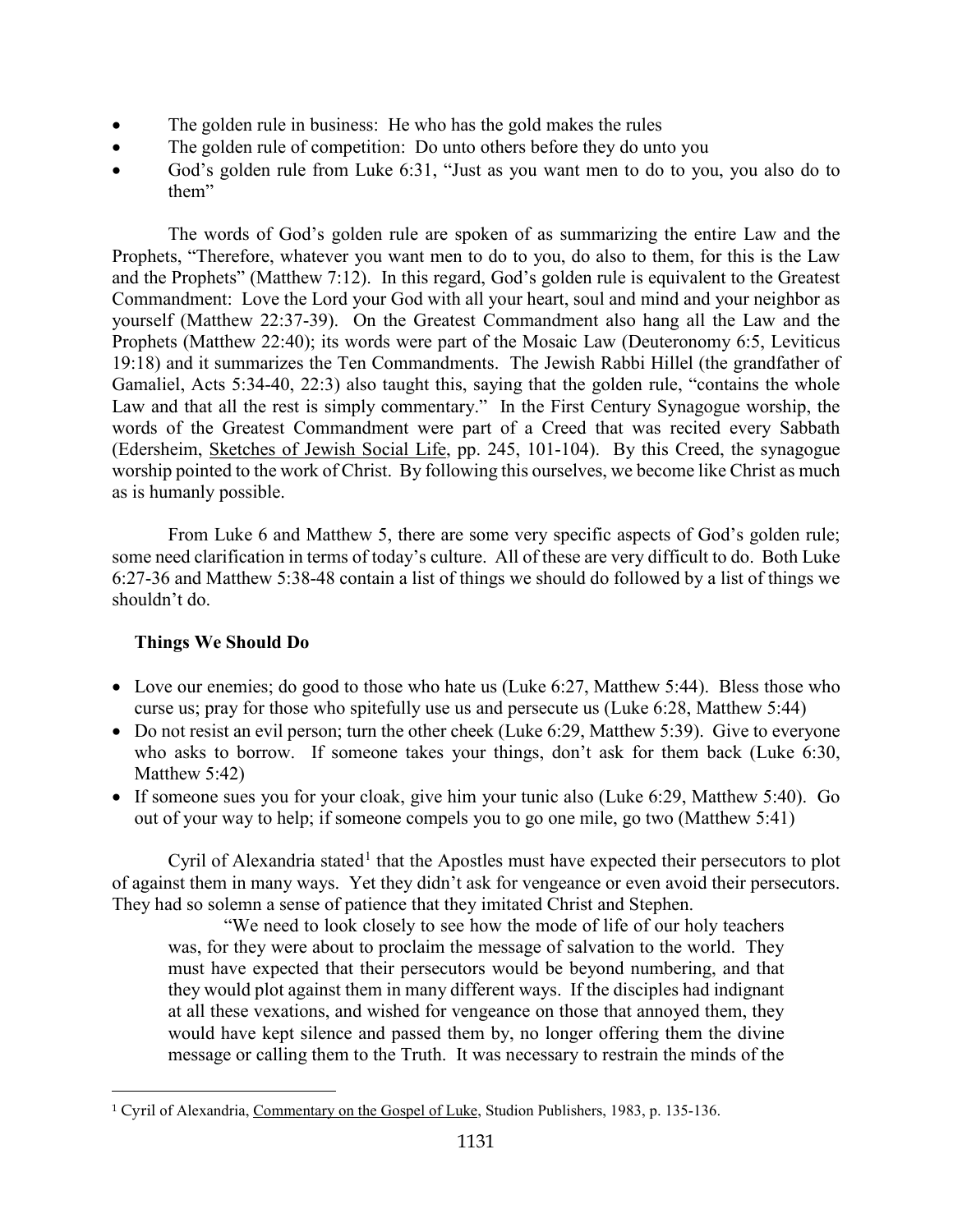holy teachers by so solemn a sense of the duty of patience, as to make them bear with fortitude whatever might befall, even though men insulted them and plotted against them impiously. Such was the conduct of Christ Himself above all others for our example. While hanging on the Cross, with the Jewish populace making Him their sport, He prayed for them, 'Father forgive them; for they don't know what they're doing!' (Luke 23:34). Stephen also, while being stoned, prayed, 'Lord, do not charge them with this sin' (Acts 7:60). Paul also said, 'Being reviled, we bless; being persecuted, we endure<sup>37</sup> (1 Corinthians 4:12).

"Someone might say, 'But Christ was God, and I am just a frail man, having a feeble mind, unable to resist the attack of covetousness and pain'. This is correct, for the mind of man easily slides into wrongdoing. Nevertheless, the Lord has not left us destitute of His compassion and love. We have Him in us by the Holy Spirit; we are His abode, and He lodges in the souls of those who love Him. He gives us strength to bear nobly whatever befalls, and to resist manfully the attacks of temptations. 'Do not be overcome by evil but overcome evil with good'" (Romans 12:21).

The Old Testament has some things to say about the above 3 items also: loving one's neighbors was commanded and having a grudge against anyone was forbidden (Leviticus 19:18). However, there was an exception concerning the Ammonites and Moabites because of how they opposed Israel in the wilderness (Deuteronomy 23:3-6). As a kingdom of priests and a holy nation (Exodus 19:6), Israel was expected to pray for the rest of the world and a third tithe was set aside every third year, in part, for strangers and aliens (Deuteronomy 14:29, 16:11-14, 24:19-21, 26:12). During Israel's apostasy, this wasn't followed very well (Isaiah 1:15-17).

# **Love Your Enemies**

<span id="page-2-0"></span>Luke said, "But I say to you who hear: Love your enemies, do good to those who hate you, Bless those who curse you, and pray for those who spitefully use you" (Luke 6:27-28).

Matthew said, "You have heard that it was said, 'You shall love your neighbor and hate your enemy.' But I say to you, love your enemies, bless those who curse you, do good to those who hate you, and pray for those who spitefully use you and persecute you, that you may be sons of your Father in heaven; for He makes His sun rise on the evil and on the good, and sends rain on the just and on the unjust" (Matthew 5:43-45).

Irenaeus of Lyons pointed out<sup>[2](#page-2-1)</sup> that Christ on the Cross did Himself what He instructed us to do.

"Christ exclaimed upon the cross, 'Father, forgive them, for they don't know what they're doing' (Luke 23:34). The long-suffering, patience, compassion, and goodness of Christ are exhibited, since He both suffered, and Himself acquitted those who had maltreated Him. For the Word of God, who said to us, 'Love your enemies, and pray for those who spitefully use you and persecute you' (Matthew 5:44); Himself did this very thing on the cross. He loved the human race to such a degree, that He even prayed for those putting Him to death."

<span id="page-2-1"></span><sup>2</sup> Irenaeus of Lyons, Against Heresies, III, xviii, 5.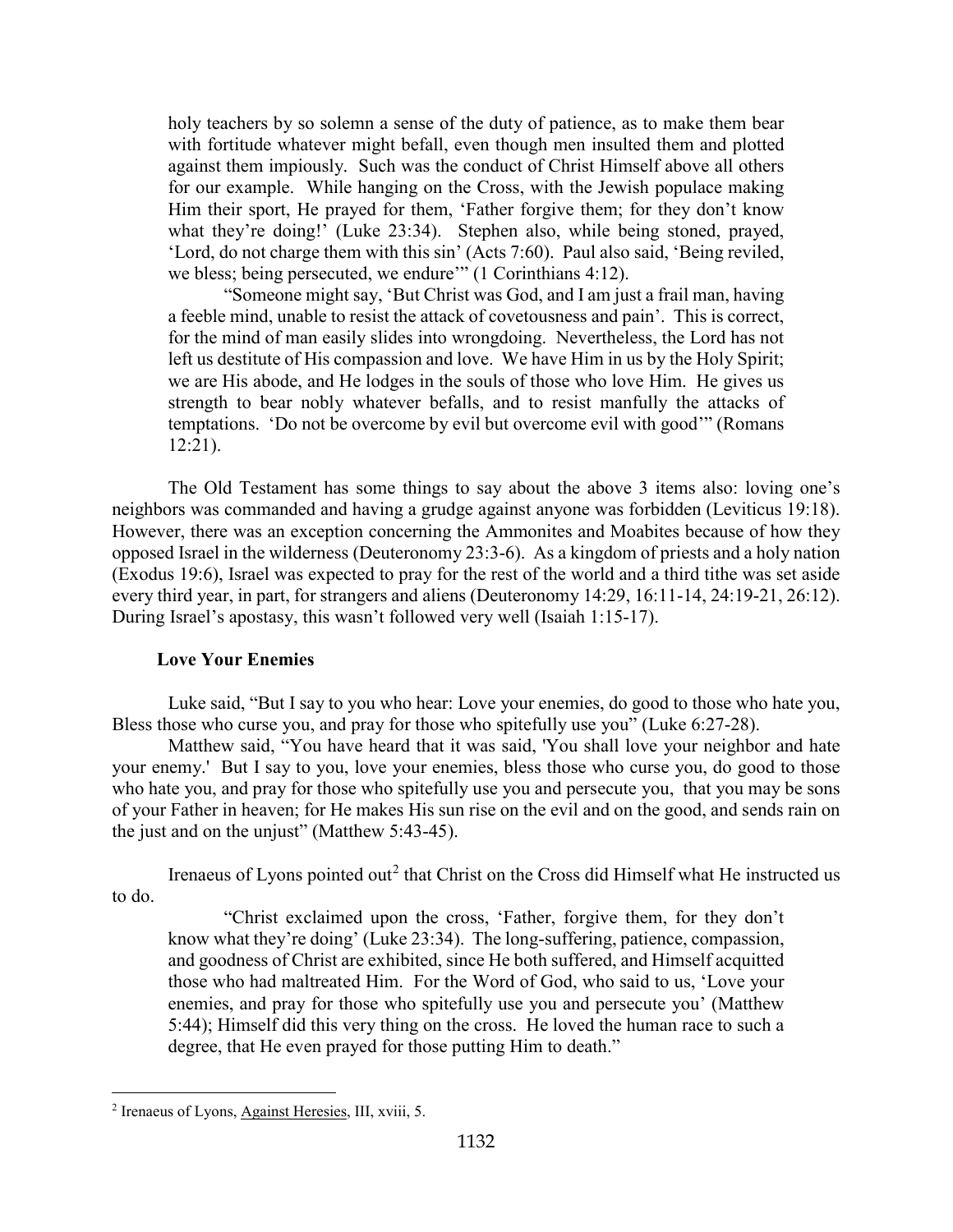John Chrysostom addressed<sup>[3](#page-3-0)</sup> the case where we are asked to suffer in this life at the hands of evil men, or if we are robbed, vilified, exiled, suffer disease or even murdered. If we are faithful and bear these things bravely, all these things expiate sins and work righteousness. There will be a great reward for us at the Last Day.

"How is it possible, you will say, for no one to be injured when many are committing injury? Joseph's brethren did indeed injure him, yet he himself was not injured; and Cain laid snares for Abel, yet Abel himself was not ensnared. This is the reason why there are penalties and punishments. God does not abolish penalties on account of the virtue of those who suffer; but he ordains punishments on account of the malice of those who do wickedly. Those who are asked to suffer evil become more illustrious in consequence of the designs formed against them; this is not due to the intention of those who plan the evil designs, but to the courage of those who are the victims. For the victims, the rewards are made ready and prepared; for the perpetrators the penalties of wickedness are prepared. Have you been deprived of your money? Read the word, 'Naked I came from my mother's womb, and naked I shall return there' (Job 1:21). And add to this the apostolic saying 'for we brought nothing into this world, and it is certain we can carry nothing out' (1 Timothy 6:7). Do people speak evil of you, and have some men loaded you with countless abuse? Remember, 'Woe unto you when all men shall speak well of you, for so did their fathers to the false prophets' (Luke 6:26). Also, 'Blessed are you when they revile and persecute you, and say all kinds of evil against you falsely for My sake' (Matthew 5:11). Have you been exiled? Consider that you don't have a fatherland here, but that if you will be wise you are asked to regard the whole world as a strange country (Hebrews 11:37-38). Or have you been given over to a gruesome disease? Quote the apostolic saying, 'the more our outward man decays, so much the more is the inward man renewed day by day' (2 Corinthians 4:16). Has anyone suffered a violent death? Consider the case of John the Baptist, his head cut off in prison, carried on a platter, and made the reward of a harlot's dancing (Matthew 14:1-12). Consider the recompense which is derived from these things! All these sufferings when they are unjustly inflicted by anyone on another, they expiate sins, and work righteousness. So great is the advantage of those who bear them bravely."

Irenaeus of Lyons stated<sup>[4](#page-3-1)</sup> that we should not grieve if someone takes our things, but we should rejoice as one who has given willingly. When forced against our will, we should oblige as a free man who is willing to help. By doing these things, we fulfill the Law and draw closer to Him, doing what He does in loving all mankind.

"The Lord, instead of that commandment, 'You shalt not commit adultery', forbid even lusting (Matthew 5:27-28); and instead of, 'You shalt not kill', He prohibited anger (Matthew 5:21-22). Instead of the law enjoining the giving of tithes, He told us to share all our possessions with the poor (Matthew 19:21); and not to love our neighbors only, but even our enemies (Matthew 5:44-48). Instead of merely being liberal givers, we should even present a gift to those who take away our goods. For 'from him who takes away your cloak, do not withhold *your* tunic

<span id="page-3-0"></span><sup>&</sup>lt;sup>3</sup> John Chrysostom, No One Can Harm the Man Who Does Not Injure Himself, 4.

<span id="page-3-1"></span><sup>4</sup> Irenaeus of Lyons, Against Heresies, IV, xiii, 3.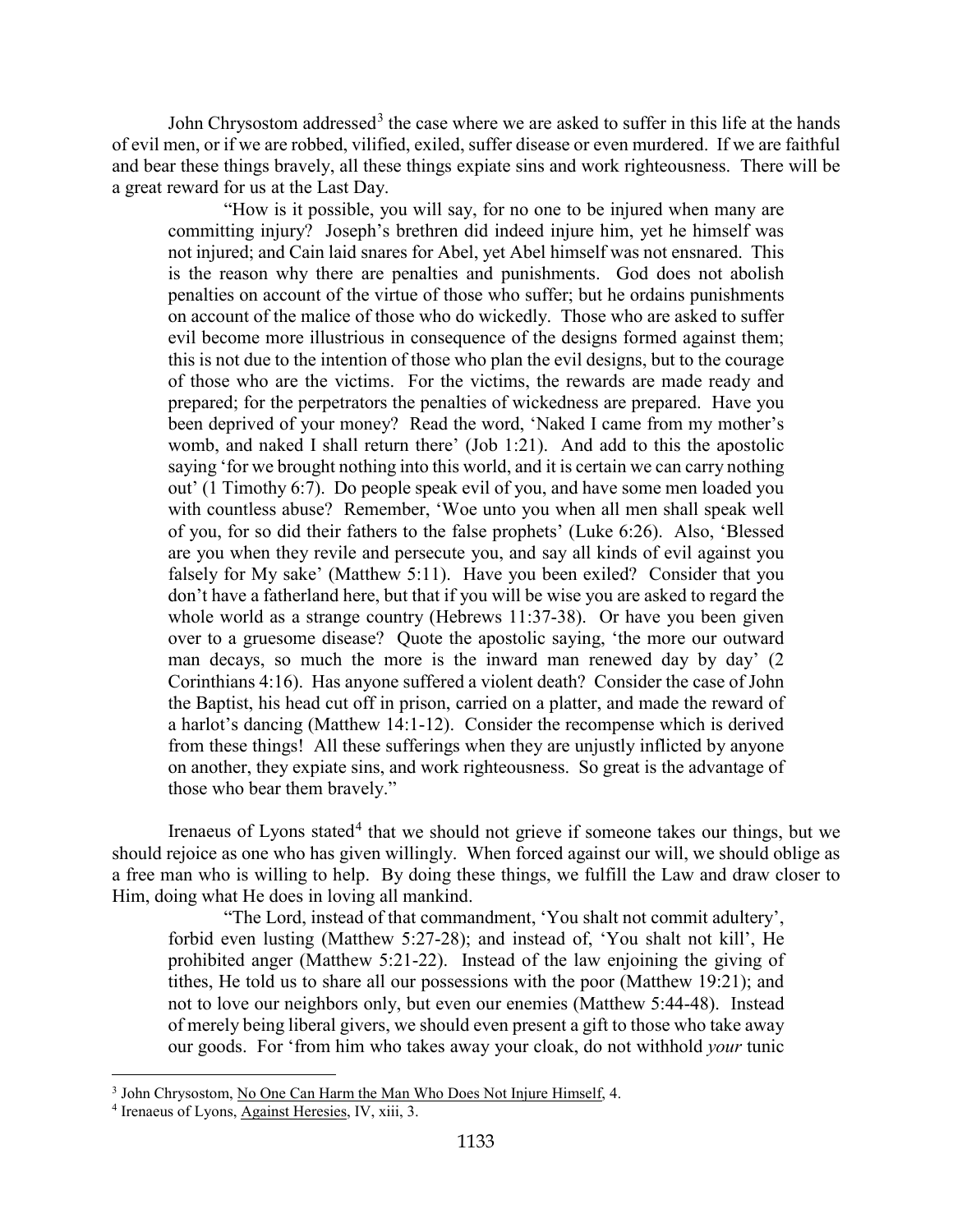either. Give to everyone who asks of you. And from him who takes away your goods do not ask *them* back. And just as you want men to do to you, you also do to them likewise' (Luke 6:29-31). So that we may not grieve as those who are unwilling to be defrauded, but may rejoice as those who have given willingly, and as rather conferring a favor upon our neighbors than yielding to necessity. 'And whoever compels you to go one mile, go with him two' (Matthew 5:41); so that you may not follow him as a slave, but may as a free man go before him, showing yourself in all things kindly disposed and useful to your neighbor, not regarding their evil intentions, but performing your kind offices, assimilating yourself to the Father, 'He makes His sun rise on the evil and on the good, and sends rain on the just and on the unjust' (Matthew 5:45). Now all these precepts, as I have already observed, were not the injunctions of one doing away with the law, but of one fulfilling, extending, and widening it among us. Just as if one should say, that the more extensive operation of liberty implies that a more complete subjection and affection towards our Liberator had been implanted within us. For He did not set us free for this purpose, that we should depart from Him. No one, indeed, while placed out of reach of the Lord's benefits, has power to procure for himself the means of salvation. Instead the more we receive His grace, the more we should love Him. Now the more we have loved Him, the more glory shall we receive from Him, when we are continually in the presence of the Father."

John Chrysostom spoke about<sup>[5](#page-4-0)</sup> how we should love our enemies, and he used the case of Moses in the wilderness as an example. Not only did Moses give up a life of nobility in the Egyptian court to be with people that the Egyptians considered the lowest among men (they smelled like their animals)! He also defended them when they were totally ungrateful for whatever he did. He even volunteered to perish with them, rather than be saved without them. All because of his love for the ungrateful and evil! Paul did the same thing as Moses and offered to be accursed if only his people might be saved. Christ had come as a suffering servant, healing everyone, only to be greeted as a mad demoniac, a blasphemer and a deceiver. Moses, Paul and Christ all show us how to love our enemies, and imitating them is how to love God.

"Let us then be followers of Christ; let us do good to our enemies, to them that hate us; let us draw near to those who turn their backs upon us. This renders us like God. 'For if you love those who love you, what reward have you? Do not even the tax collectors do the same?' (Matthew 5:46). What is a sure proof of love? To love him that hates you. I wish to give some example."

"The blessed Moses surpassed even those that love with the greatest human passion. How, and in what way? First, he gave up the Egyptian court, the luxury, the retinue, and the glory attending it, and chose rather to be with the Israelites. Yet is this not only what no one else would have ever done, but anyone else would have even been ashamed to be discovered a kinsman of men, who were slaves and not only slaves, but were looked upon as execrable. Yet he was not only not ashamed of his kindred, but with all his spirit defended them, and threw himself into dangers for their sake (Acts. 7:24). How? Seeing one doing an injury to one of them, he defended him that suffered the injury, and slew him that inflicted it. But this is not as yet for the sake of enemies. Great indeed is this act of itself, but not so great as

<span id="page-4-0"></span><sup>5</sup> John Chrysostom, Homilies on Ephesians, VII, Moral.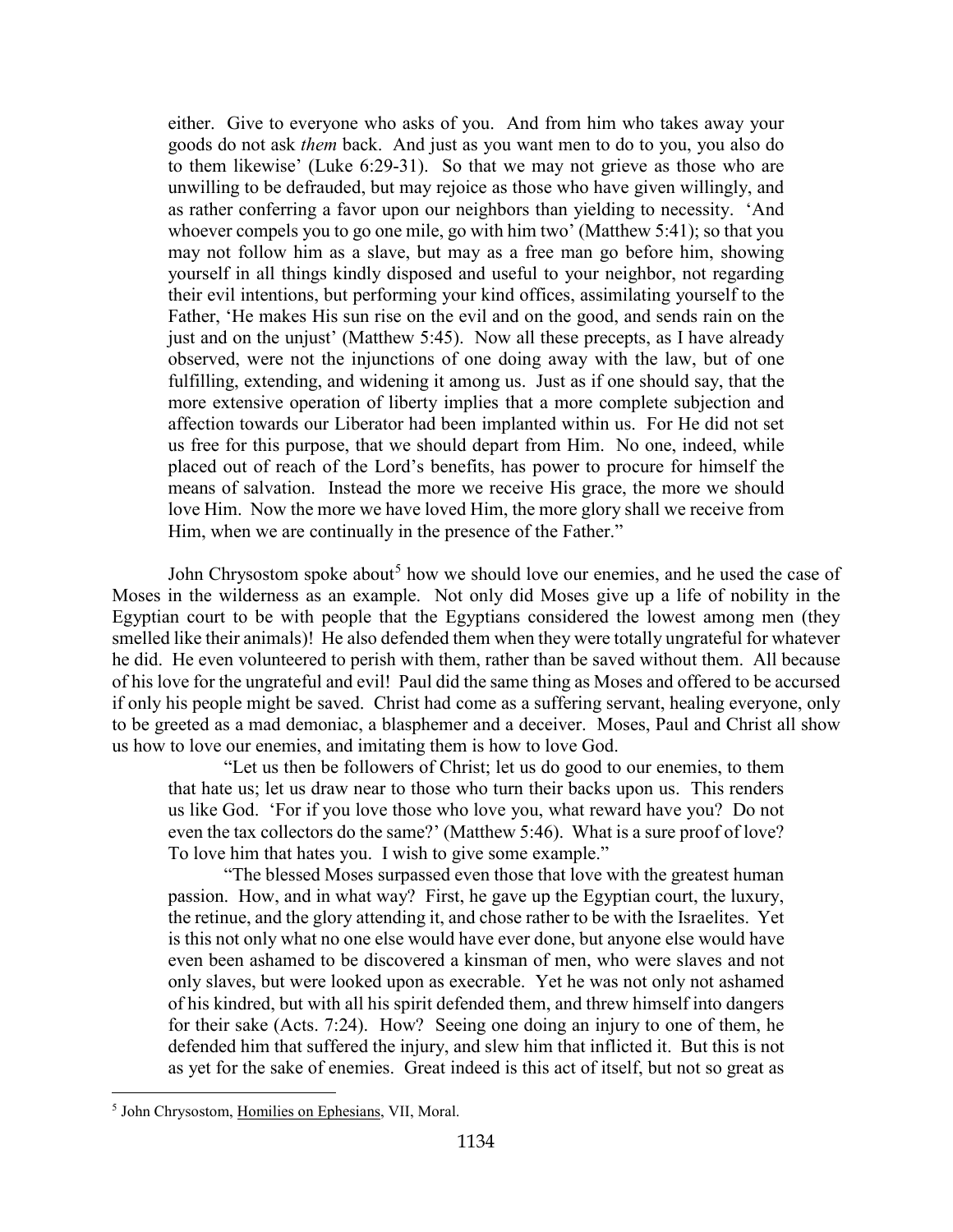what comes afterwards. The next day, he saw the same thing taking place, and when he saw him whom he had defended doing his neighbor wrong, he admonished him to desist from his wrong-doing. But he said, with great ingratitude, 'Who made you a ruler and a judge over us?' (Acts. 7:27). Who would not have taken fire at these words? Had then the former act been that of passion and frenzy, then would he have smitten and killed this man also; for surely, he on whose behalf it was done, never would have informed against him. But because they were brethren, he spoke thus. When he [the Hebrew] was being wronged, he uttered no such word, 'Who made you a ruler and a judge over us?' 'Wherefore didn't you say this yesterday?' Moses would say, 'Your injustice, and your cruelty, these make me a ruler and a judge".

"Notice how some, in fact, say as much even to God Himself. Whenever they are wronged, they would have Him a God of vengeance, and complain of His long suffering; but when they themselves do wrong, not for a moment."

"Yet notwithstanding, after this, when Moses was sent to that ungrateful people, to that thankless race, he went, and didn't shrink back. After those miracles, and after the wonders wrought by his hand, oftentimes they sought to stone him to death and he escaped out of their hands. They kept murmuring incessantly, and yet still, so passionately did he love them, as to say to God, when they committed that heinous sin, 'Yet now if You will forgive, forgive their sin; and if not, blot even me also out of the book which You have written' (Exodus 32:32). I would rather perish with them, than be saved without them. Here, truly, is love even to madness, unbounded love. What are you saying, Moses? Are you forfeiting Heaven? I am, he said, for I love those who have wronged me. Are you asking to be blotted out? Yes, he said; what can I do, for it is love? And what happened after these things? Listen to what the Scripture says elsewhere; 'And Moses was afflicted because of them' (Psalm 106:32). How often did they grow idolatrous and licentious? How often did they reject both himself and his brother? How often did they seek to return back to Egypt? Yet after all these things he burned, and was beside himself with love for them, and was ready to suffer for their sakes. This is how a man ought to love his enemies; by lamentation, by unwearied endurance, by doing everything, by showing all favor, to aim at their salvation."

And what did Paul do? Did he not ask even to be accursed in their stead? (Romans 9:3). There is a great pattern that we must derive from the Lord, for He also Himself did this, where he said, 'He makes His sun rise on the evil and on the good, and sends rain on the just and on the unjust' (Matthew 5:45). He came to them in His Incarnation; He became a servant for their sakes, 'He humbled Himself; He emptied Himself; He took the form of a servant' (Philippians 2:7-8). When He came to them, He didn't go Himself 'into any way of the Gentiles' and gave the same charge to His disciples (Matthew 10:5). Not only so, but 'He went about healing all kinds of disease, and all kinds of sickness (Matthew 4:23). Everyone indeed was astonished and marveled, and said, 'Where then did this *Man* get all these things?' (Matthew 13:56). But the Jewish leaders, the objects of His beneficence, these said, 'He has a demon and is mad' (John 10:20), and 'blasphemes', (John 10:36) and is a 'deceiver' (John 7:12; Matthew 27:63). Did he therefore cast them away? No, but when He heard these sayings, He even more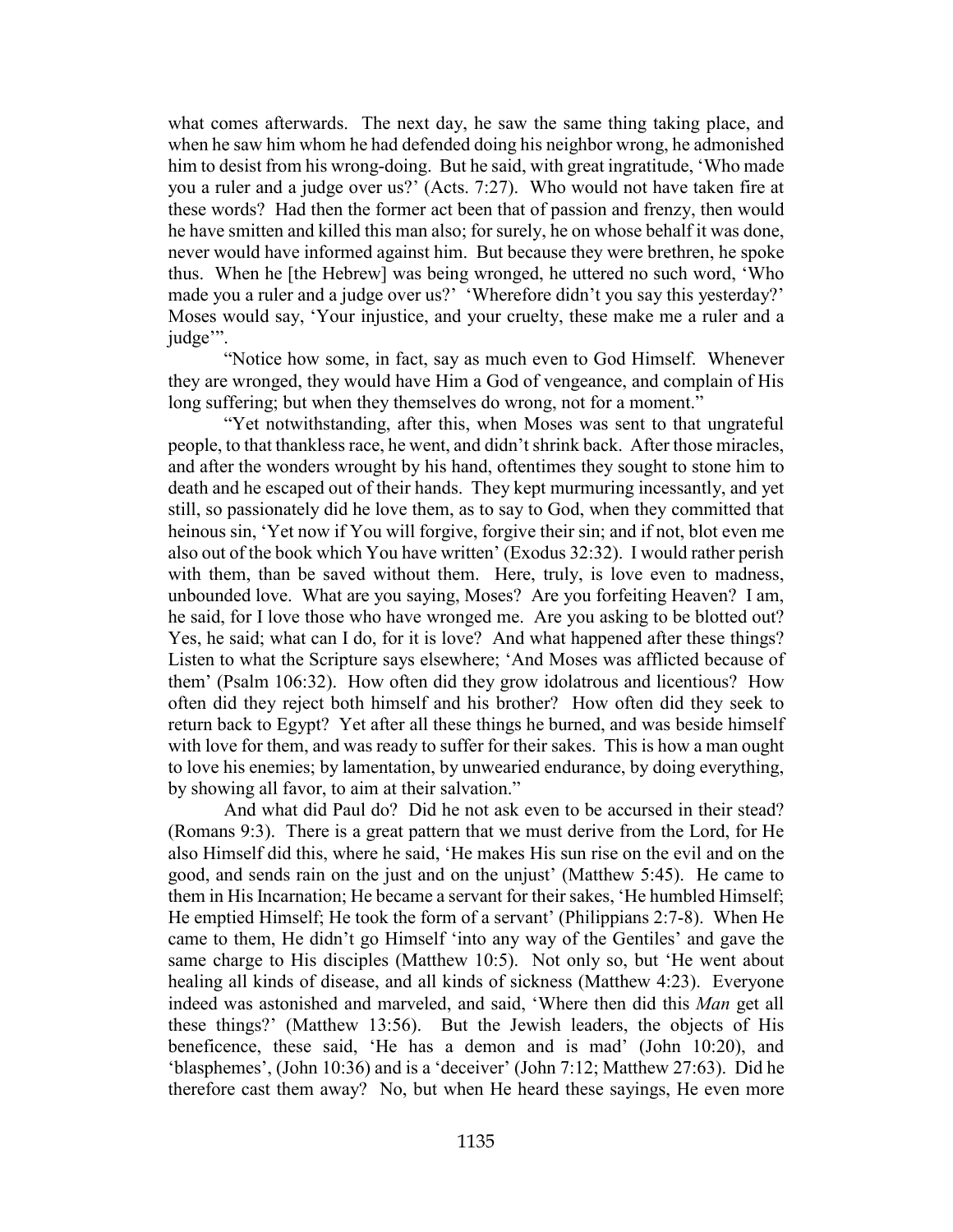bestowed His benefits on them, and went immediately to them that were about to crucify Him, to the intent that He might but save them. After He was crucified, what were His words? 'Father, forgive them, for they don't know what they're doing' (Luke 23:34). Both cruelly treated before this, and cruelly treated after this, even to the very latest breath, for them He did everything, and on their behalf, He prayed. After the Cross itself, what did He not do for their sakes? Did He not send Apostles? Did He not work miracles? Did He not shake the whole world? Thus, we ought to love our enemies, thus we ought to imitate Christ. Thus, did Paul! Stoned, suffering unnumbered cruelties, yet he did all things for their good. Listen to his own words. 'My heart's desire and prayer to God for Israel is that they may be saved. For I bear them witness that they have a zeal for God, but not according to knowledge' (Romans 10:1-2). And again, 'If you, being a wild olive tree were grafted in, how much more shall these be grafted into their own olive tree?' (Romans 11:24). How tender, don't you think, must be the affection from which these expressions proceed, how vast the benevolence? It is impossible to express it, impossible! Thus, it is we ought to love our enemies. This is to love God, Who has enjoined it, Who has given it as His law. To imitate Him is to love our enemy. Consider it is not your enemy you are benefiting, but yourself; you are not loving him, but are obeying God. Knowing therefore these things, let us confirm our love one to another, that we may perform this duty perfectly, and attain those good things that are promised in Christ Jesus our Lord.

John Chrysostom also spoke<sup>[6](#page-6-0)</sup> of the rewards for loving our enemies; by doing so, we are doing good to ourselves, not to them. The eviler they are, the greater our reward. Just as athletes train with weights, so life is full of things that exercise us in this direction. Let us not be fainthearted in doing this.

'Love your enemies', He says (Matthew 5:44). Therefore, love your enemy; for you are doing good not to him, but to yourself. How? You are becoming like God! Your enemy, if he is beloved by you, has no great gain, for he is beloved by a fellow-slave; but you, if you love your fellow-slave, have gained much, for you are becoming like God. Do you see that you are doing a kindness not to him but to yourself? For God appoints the prize not for him, but for you.

What then if he is evil, you say? So much the greater is the reward. Even for his wickedness you ought to feel grateful to him; even should he be evil after receiving ten thousand kindnesses. For if he were not exceedingly evil, your reward would not have been exceedingly increased; so that the reason, you say, for not loving him, the saying that he is evil, is the very reason for loving him. Take away the contestant and you take away the opportunity for the crowns. Do you notice the athletes, how they exercise when they have filled the bags with sand? But there is no need for you to practice this. Life is full of things that exercise you, and make you strong. Notice the trees also, the more they are shaken by the winds, so much the more do they become stronger and firmer! We then, if we are long-suffering, shall also become strong. For it is said, 'A man slow to wrath abounds in wisdom; but a man of impatient spirit is very foolish' (Proverbs 14:29 LXX). Do you see how great is his commendation of the one, and how great his censure of the other?

<span id="page-6-0"></span><sup>6</sup> John Chrysostom, Homilies on Hebrews, XIX, 5.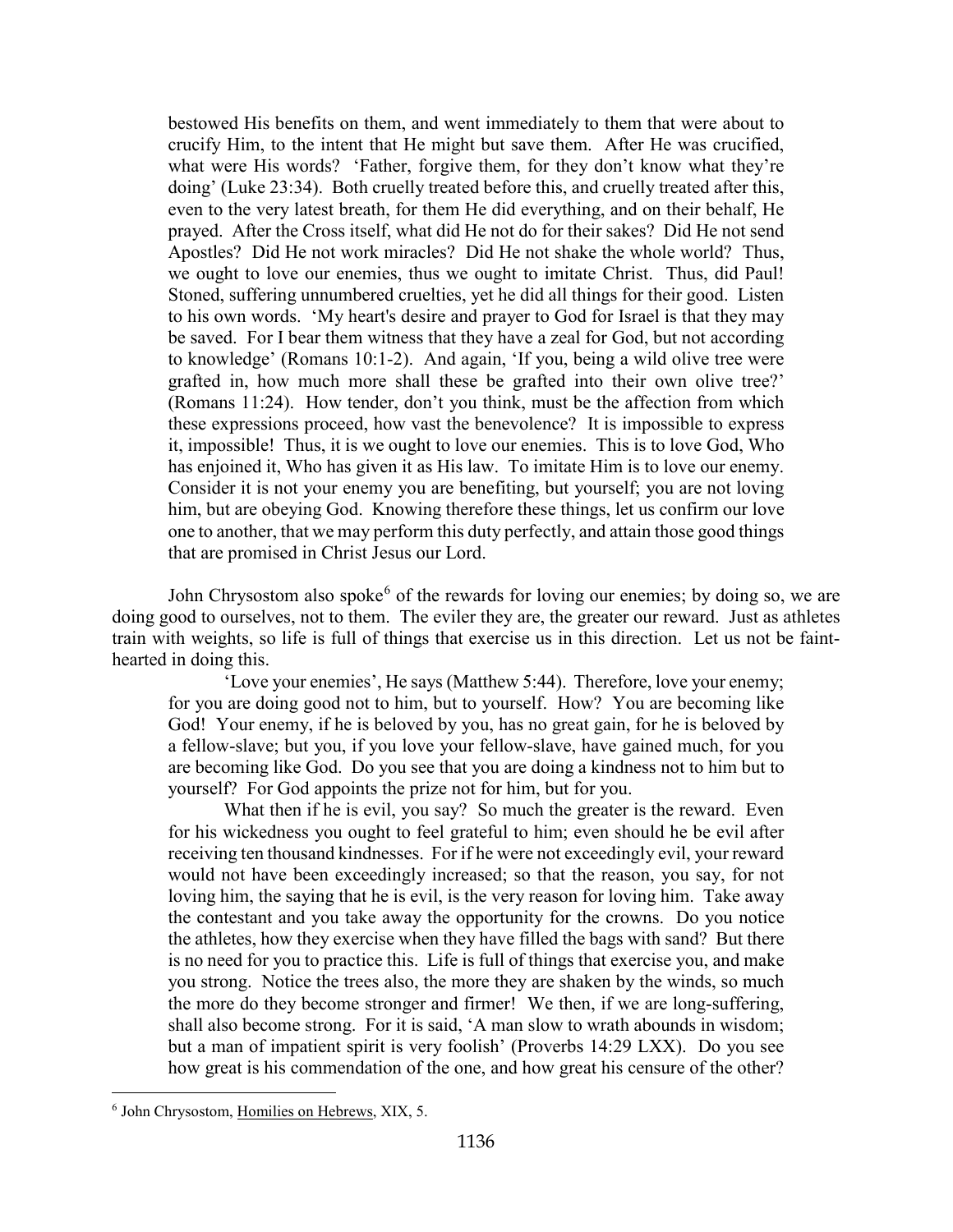Let us not then be faint-hearted one towards another; for this does not rise from enmity, but from having a small soul. If the soul is strong, it will endure all things easily, and nothing will be able to sink it, but will lead it into tranquil havens.

John Chrysostom further pointed out<sup>[7](#page-7-1)</sup> that since it is our duty to love our enemies, and he who doesn't love even those who love him is worse than the heathen. Alms were required of the people of God in the Old Testament; in the New Testament more is expected of us. Therefore, those who refuse to give alms will be condemned to the fire prepared for the devil and his angels.

"Why does God threaten those who have not done works of mercy, that they shall depart into the fire, and not simply into the fire, but into that which is 'prepared for the devil and his angels?' (Matthew 25:41). Why is this? Because nothing so provokes God to wrath. He puts this before all terrible things; for if it is our duty to love our enemies. Of what punishment shall he not be worthy, who turns away even from those that love him, and is in this respect worse than the heathen? So that in this case the greatness of the sin will make such a one go away with the devil. Woe to him, it is said, who doesn't give alms; and if this was the case under the Old Covenant, much more is it under the New. There, the getting of wealth was allowed, along with the enjoyment and the care of it. Yet there was such provision made for the aiding the poor; how much more so in our dispensation, where we are commanded to surrender all we have? () What did not they of old do? They gave tithes, and tithes again upon tithes<sup>[8](#page-7-2)</sup> for orphans, widows, and strangers! Whereas someone was saying to me in astonishment at someone else, 'Why, such a one gives tithes!' What a load of disgrace does this expression imply, since what was not a matter of wonder with the Jews has come to be so in the case of the Christians? If there was danger then in omitting tithes, think how great it must be now."

#### **Turn the Other Cheek**

<span id="page-7-0"></span>Luke said, "To him who strikes you on the *one* cheek, offer the other also. And from him who takes away your cloak, do not withhold *your* tunic either. Give to everyone who asks of you. And from him who takes away your goods do not ask *them* back" (Luke 6:29-30).

Matthew said, "You have heard that it was said, 'An eye for an eye and a tooth for a tooth.' But I tell you not to resist an evil person. But whoever slaps you on your right cheek, turn the other to him also" (Matthew 5:38-39).

John Chrysostom took a close look<sup>[9](#page-7-3)</sup> at turning the other cheek and on what it implies. By doing so, we not only act like Christ Himself did, but we actually gain a victory over our assaulter in different ways. First, we receive a reward from God. Second, those who hear what we did will praise us and hate our assaulter as being as fierce as a brute beast; he caused us pain without being

<span id="page-7-1"></span><sup>7</sup> John Chrysostom, Homilies on Ephesians, IV, Moral.

<span id="page-7-2"></span><sup>8</sup> There were three tithes under the Old Covenant: The First Tithe was used to support the Levites (Numbers 18:20- 24). The Second Tithe was used to support the Festivals, where people rejoiced before the Lord (Deuteronomy 12:11-19). The Third Tithe was collected every  $3<sup>rd</sup>$  year and set aside for the aliens, orphans, widows and Levites (Deuteronomy 14:29-29; 26:12-13)

<span id="page-7-3"></span><sup>9</sup> John Chrysostom, Homilies on Romans, XII, v. 13.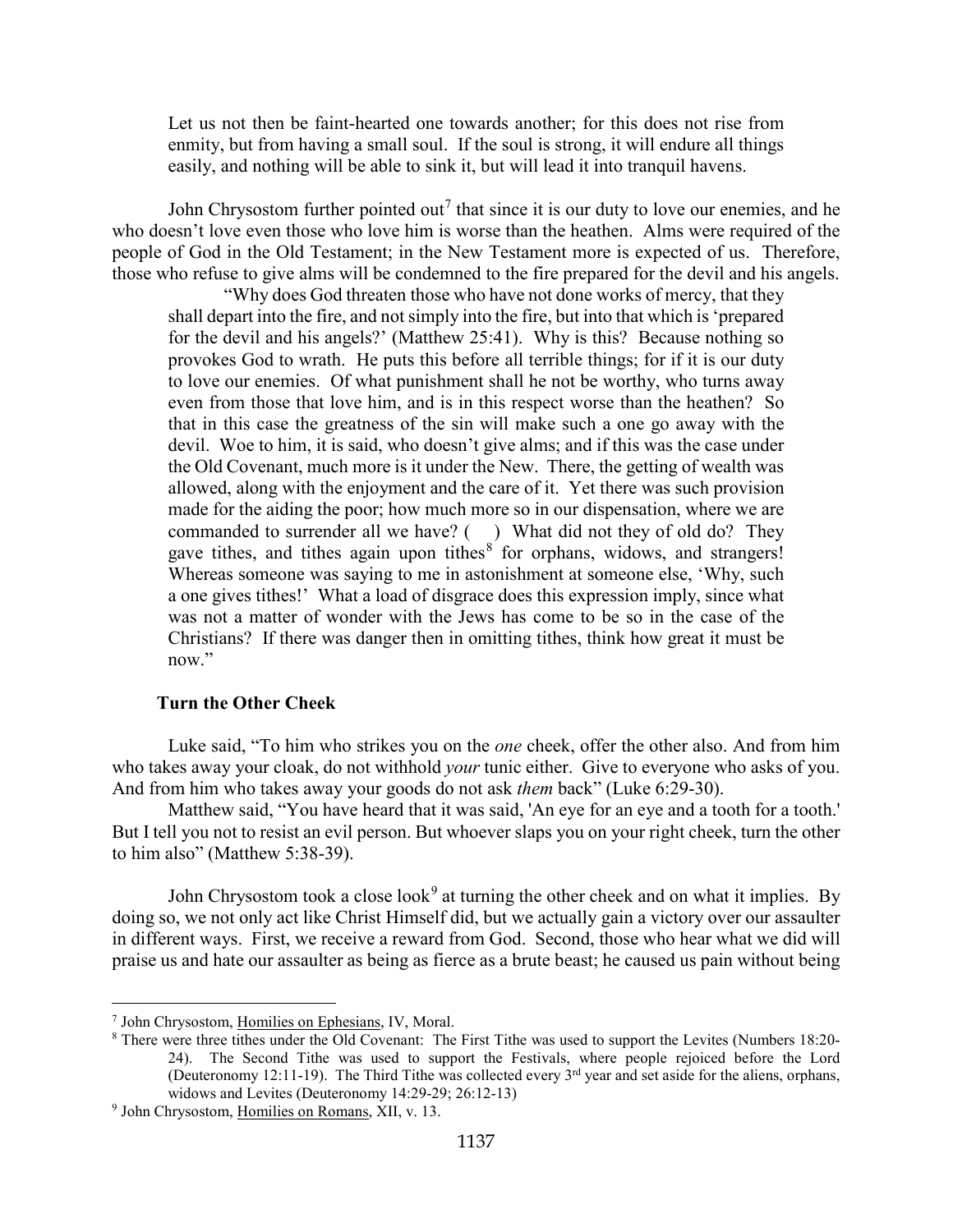at all wronged. Third, by smiling at our assaulter, we acquit ourselves of all suspicion with those who are present of being guilty of anything our assaulter might accuse us of having done.

"Christ asks us to be ready to get beat up, but even to go further, and to get the better of our enemy's utmost madness by the overflowing of our own Christian spirit. For what He says is not, 'If a man punches you on your right cheek, bear it nobly and hold your peace'; but He adds to this the yielding to him the other cheek also. He says, 'I tell you not to resist an evil person. But whoever slaps you on your right cheek, turn the other to him also' (Matthew 5:39). This then is the brilliant victory, to yield to him even more than what he wishes, and to go beyond the bounds of his evil desire by the profuseness of one's own patient endurance. In this way you will put a stop to his madness, and also receive, by turning the other cheek, the reward from God, besides putting a stop to wrath against him. Notice how in all cases it is we that have it in our power not to suffer evil, and not they that inflict it! Or rather it is not avoiding suffering evil alone, but even having benefits done to us that we have in our own power. And this is the truest wonder, that we are so far from being injured, if we are right-minded, that we are even benefited, and that too by the very things that we suffer unjustly at the hands of others. Reflect then; has such a one affronted you? You have the power of making this affront redound to your honor. For if you affront him in return, you only increase the disgrace. But if you bless him that did you the affront, you will see that all men give you victory, and proclaim your praise. Do you see how by the things wherein we are wronged, we get good done to us if we are so minded? This one may see happening in the case of money matters, of blows, and the same in everything else. For if we repay them with the opposite, we are but twining a double crown about us, one for the evils we have suffered, another for the good we are doing. Whenever then a person comes and tells you that 'such a one has affronted you, and keeps continually speaking evil of you to everybody', praise the man to those who tell you of him. Even if you wish to avenge yourself, you will have the power of inflicting punishment. Those who hear you will praise you, and hate him as being fiercer than any brute beast, because he, without being at all wronged, caused you pain; but you, even when suffering wrong, repaid him with the opposite. You will have it in your power to prove that all he said was to no purpose. He who feels the tooth of slander, gives by his vexation a proof that he is conscious of the truth of what is said. But he who smiles at it, by this very thing acquits himself of all suspicion with those who are present. Consider then how many good things you cull together from the affair. First, you rid yourself of all vexation and trouble. Secondly (rather this should come first), even if you have sins, you put them off, as the Publican did by bearing the Pharisee's accusation meekly (Luke 18:11-13). Besides, you will by this practice make your soul heroic, and will enjoy endless praises from all men, and will divest yourself of any suspicion arising from what is said. But even if you want to take revenge, this too will follow in full measure, both by God's punishing him for what he has said, and before that punishment by your heroic conduct standing to him in the place of a mortal blow. For there is nothing that cuts those who affront us so much to the heart, as for us who are affronted to smile at the affront. From behaving with Christian heroism, so many honors will accrue to us; from being little-minded just the opposite will befall us in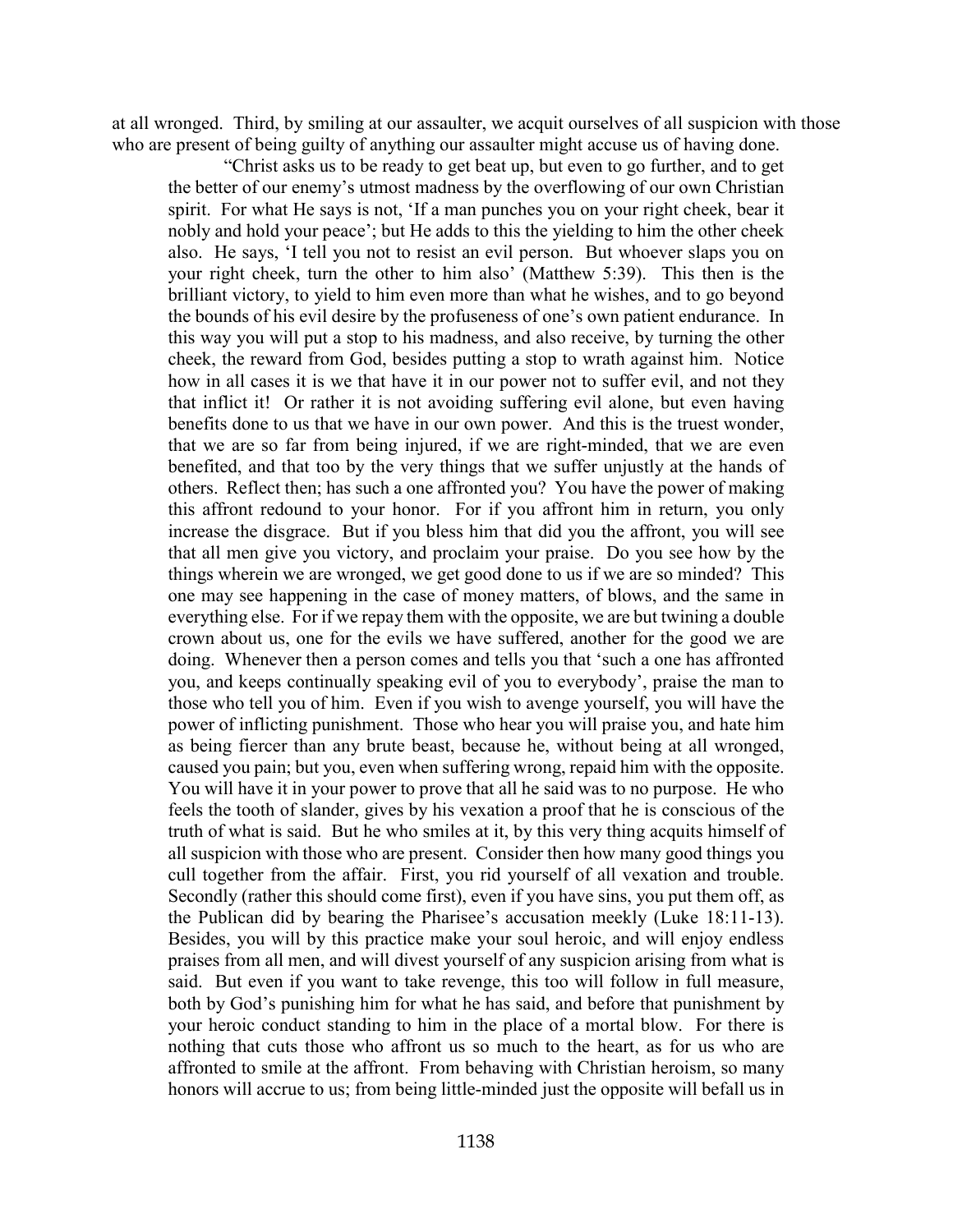everything. For we disgrace ourselves; also, we seem to those present to be guilty of the things mentioned; we fill our soul with perturbation; we give our enemy pleasure; we provoke God; and we add to our former sins. Taking then all this into consideration, let us flee from the abyss of a little mind, and take refuge in the port of patient endurance. Here we find rest as Christ said, 'Take My yoke upon you and learn from Me, for I am gentle and lowly in heart, and you will find rest for your souls'" (Matthew 11:29).

John Chrysostom also stated<sup>[10](#page-9-0)</sup> that someone who replies to an affront (i.e. does NOT turn the other cheek) responds like someone who was stung. This gives witnesses suspicion that he is guilty of whatever the accuser suggests. By not responding or by laughing at the affront (turning the other cheek) witnesses do not suspect any guilt; further, the accuser gets vexed that his accusations do not gain any hold on the victim. By doing this, we gain the reputation of a wise man, while our accuser appears like a noisy beast.

"Christ did not say, 'you shall take vengeance' but, 'you will heap coals of fire on his head'. Then, he further declares him victor, by saying, 'Do not be overcome by evil, but overcome evil with good' (Romans 12:20-21). And he gives a kind of gentle hint, that one is not to do it with that intention, since cherishing a grudge still would be 'being overcome by evil'. But when he had disburdened a man of his anger, then he proceeded to say, 'overcome evil with good'. This would be a victory. The combatant then becomes the conqueror, not when he brings himself under to take the blows, but when he withdraws himself, and makes his antagonist waste his strength on the air. In this way he will not be struck himself, and will also exhaust the whole of the other's strength. This takes place regarding affronts also. When you return affronts, you have something worse; something far more disgraceful, you are overcome by the slavish passion of anger. But if you are silent, then you will conquer, and erect a trophy without a fight, and will have thousands to crown you, and to condemn the slander of falsehood. Someone who replies to an affront seems to be speaking in return as if stung. And he that is stung, gives reason to suspect that he is conscious of being guilty of what is said of him. But if you laugh at it, by your laughing you do away with the sentence against you. If you would have a clear proof of what has been said, ask the enemy himself: when is he vexed the most? When you are heated, and insult him in return? Or when you laugh at him as he insults you? You will be told the latter. For he is not pleased to avoid an insult in return; he is vexed because his abuse was not able to gain any hold on you. Have you ever noticed men in a passion, how they make no great account of their own wounds, but rush on with much violence? They are worse than very wild boars for seeking the hurt of their neighbor; they look to this alone, and are more given to this than to being on their guard against getting harmed? When you deprive him of what he desires most, you bereave him of everything; you show him to be easy to be despised, and a child rather than a man. By doing this, you have gained the reputation of a wise man, and him do you invest with the character of a noisy beast. Let us do this also when we are struck; and when we wish to strike, let us abstain from striking again. But, would you like to give a mortal blow? 'Do not resist an evil person. But whoever slaps you on your right

<span id="page-9-0"></span><sup>&</sup>lt;sup>10</sup> John Chrysostom, Homilies on Romans, XXII, vv. 20-21.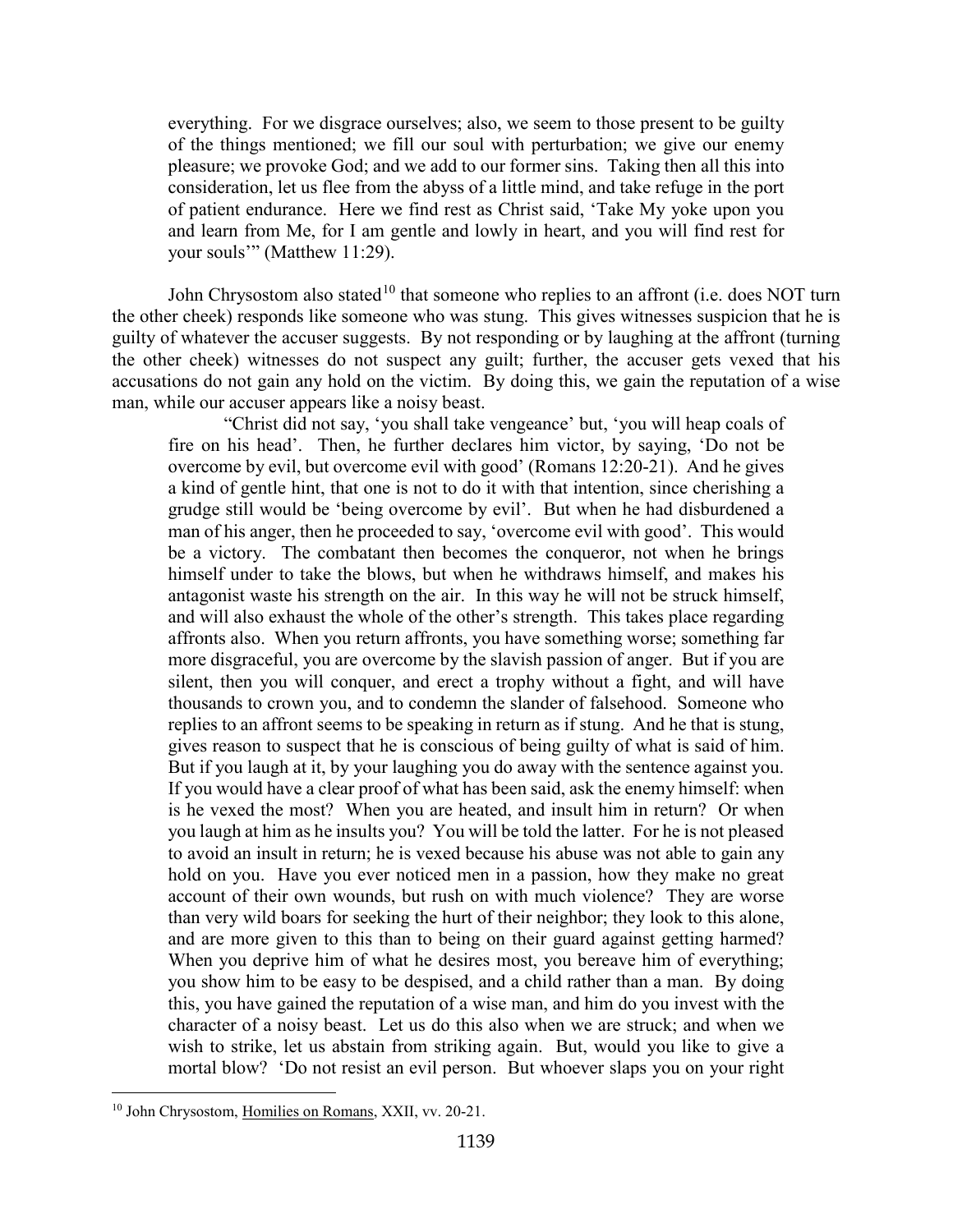cheek, turn the other to him also' (Matthew 5:39), and you will smite him with countless wounds. For they that applaud and wonder at you are more annoying to him than men to stone him would be. Before them, his conscience will condemn him, and will exact the greatest punishment of him; and so, he will go off with a confused look as if he had been treated with the utmost rigor. In a general way we have a kind of sympathy with those who suffer; but when we also see that they do not strike in return, but even give themselves up, we not only pity them, but even feel admiration for them."

John Chrysostom further pointed out<sup>[11](#page-10-0)</sup> that even dogs respect a man who turns the other cheek. If dogs bark and attack a man, but he lays down and does nothing, the dogs back off. Similarly, with men! If we turn the other cheek, bystanders will condemn our enemies and admire us, which will cause more grief to our enemies than if we had replied to them in kind.

"Have you suffered evil? Then do good, and thus avenge your enemy. For if you go about resenting it, all will blame both you and him alike. Whereas if you shall endure it, it will be otherwise. You they will applaud and admire; but him they will reproach. And what greater punishment can there be to an enemy, than to behold someone he hates admired and applauded by all men? What is more bitter to an enemy, than to behold himself reproached by all before someone he hates? If you avenge him, you will both be condemned, and you may be the sole avenger; whereas, if you forgive him, everyone else will be avengers in your place. And this will be far more severe than any evil he can suffer, that someone he hates should have so many to avenge him. If you open your mouth, they will be silent; but if you are silent, not with one tongue only, but with ten thousand tongues of others, you will smite him, and you will be more avenged. If you reproach him, many again will cast imputations (for they will say that your words are those of passion); but when others who have suffered no wrong from him thus overwhelm him with reproaches, then is the revenge especially clear of all suspicion. For when they who have suffered no mischief, in consequence of your excessive forbearance feel and sympathize with you, as though they had been wronged themselves, this is a vengeance clear of all suspicion. 'But what then', you will say, 'if no man should take vengeance?' It cannot be that men will be such stones, as to behold such wisdom and not admire it. Even if they don't wreak their vengeance on him at the time, still, afterwards, when they are in the mood, they will do so; and they will continue to scoff at him and abuse him. If no one else admires you, the man himself will most surely admire you, though he may not admit it. For our judgment of what is right, even though we approach the very depth of wickedness, remains impartial and unbiased. Why do you suppose our Lord Jesus Christ said, 'But whoever slaps you on your right cheek, turn the other to him also?' (Matthew 5:39). Is it not because the more long-suffering a man is, the more the benefit he confers both on himself and on the other? Because of this He charges us to 'turn the other also', to satisfy the desire of the enraged. For who is such a monster as not to be at once put to shame? Even dogs feel this; if they bark and attack a man, and he throws himself on his back and does nothing, he puts a stop to all their wrath. If they then reverence

<span id="page-10-0"></span><sup>&</sup>lt;sup>11</sup> John Chrysostom, Homilies on Ephesians, XVI, Moral.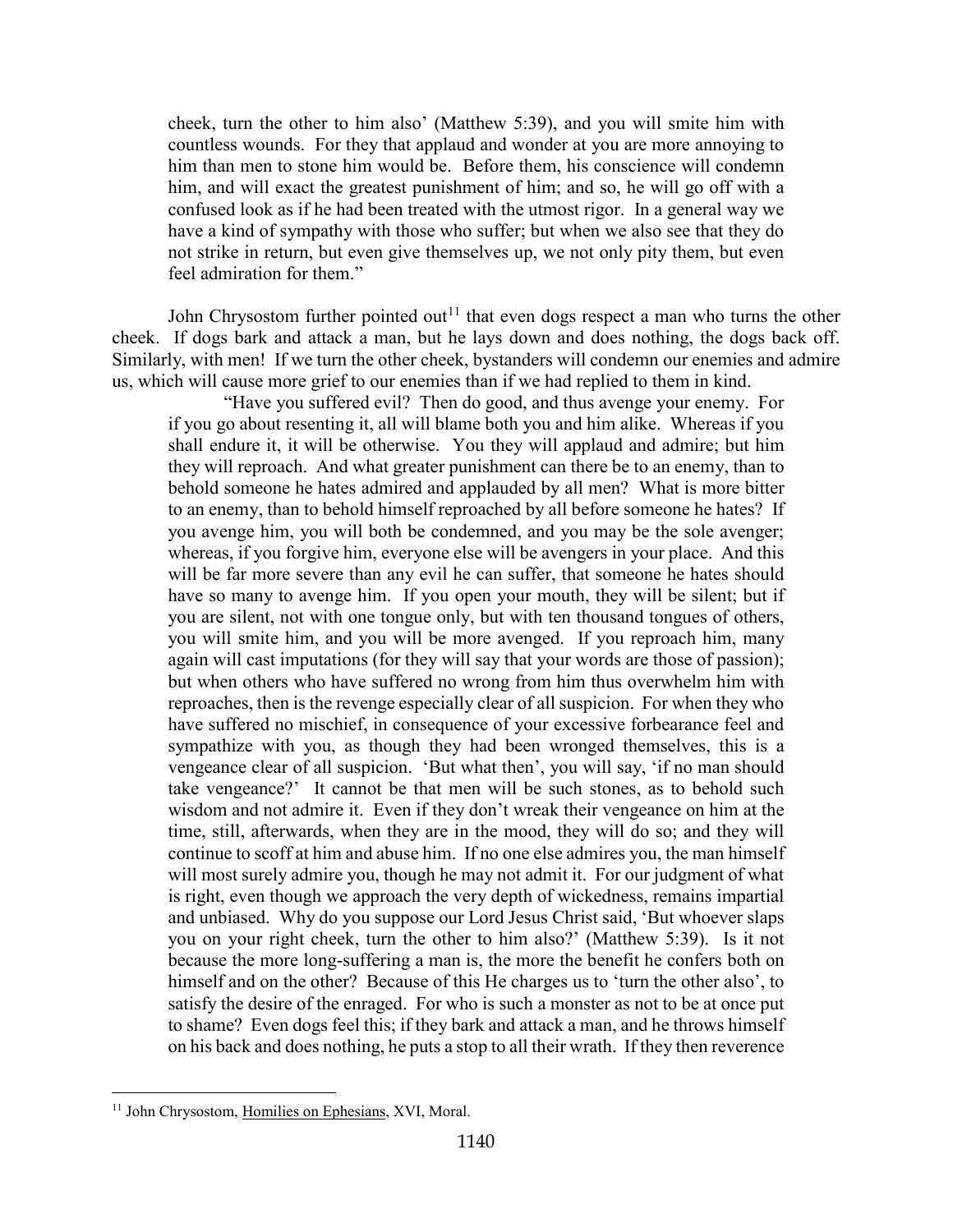the man who is ready to suffer evil from them, much more will the race of man do so, inasmuch as they are more rational."

#### **The Golden Rule**

<span id="page-11-0"></span>Luke said, "And just as you want men to do to you, you also do to them likewise. But if you love those who love you, what credit is that to you? For even sinners love those who love them. And if you do good to those who do good to you, what credit is that to you? For even sinners do the same. And if you lend *to those* from whom you hope to receive back, what credit is that to you? For even sinners lend to sinners to receive as much back" (Luke 6:31-34).

Matthew said, "For if you love those who love you, what reward have you? Do not even the tax collectors do the same? And if you greet your brethren only, what do you do more *than others?* Do not even the tax collectors do so? Therefore you shall be perfect, just as your Father in heaven is perfect" (Matthew 5:46-48).

Irenaeus of Lyons stated<sup>[12](#page-11-1)</sup> that Christ has set a higher standard for us than was present in the Old Testament. We do not just tithe, but share our possessions with the poor. We do not grieve for something taken from us, but give it willingly. We show kindness to our neighbor, in spite of his evil intentions. The more we receive His grace, the more we should love Him.

Instead of the law commanding the giving of tithes, Christ told us to share all our possessions with the poor (Matthew 19:21); and not to love our neighbors only, but even our enemies. We are not merely to be liberal givers, but we should even present a gratuitous gift to those who take away our goods. For 'to him who takes away your cloak, do not withhold *your* tunic either. Give to everyone who asks of you. And from him who takes away your goods do not ask *them* back. And just as you want men to do to you, you also do to them likewise' (Luke 6:29-31). We are not to grieve as those who are unwillingly defrauded, but may rejoice as those who have given willingly, and as rather conferring a favor upon our neighbors than yielding to necessity. 'And whoever compels you to go one mile, go with him two' (Matthew 5:41). We do not follow him as a slave, but as a free man going before him, showing ourselves in all things kindly disposed and useful to your neighbor. We do not regard their evil intentions, but perform our kind offices, assimilating ourselves to the Father, 'who makes His sun rise on the evil and on the good, and sends rain on the just and on the unjust' (Matthew 5:45). Now all these precepts were not the injunctions of one doing away with the law, but of one fulfilling, extending, and widening it among us. Just as if one should say, that the more extensive operation of liberty implies that a more complete subjection and affection towards our Liberator had been implanted within us. For Christ did not set us free for this purpose, that we should depart from Him. No one, indeed, while placed out of reach of the Lord's benefits, has power to procure for himself the means of salvation. But that the more we receive His grace, the more we should love Him. Now the more we have loved Him, the more glory shall we receive from Him, when we are continually in the presence of the Father.

<span id="page-11-1"></span><sup>&</sup>lt;sup>12</sup> Irenaeus of Lyons, Against Heresies, IV, xiii, 3.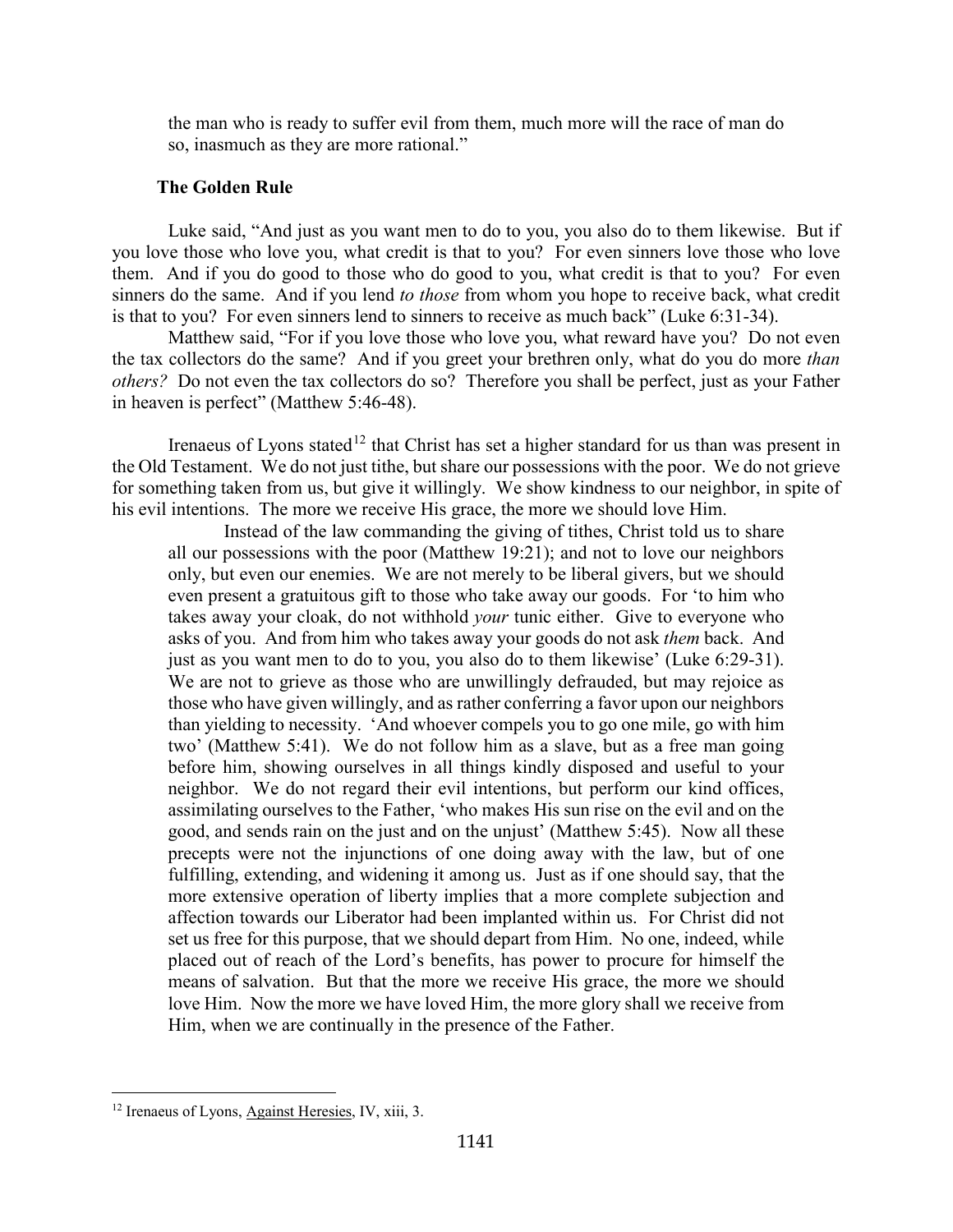#### **Loans and Borrowing**

<span id="page-12-0"></span>Luke said, "But love your enemies, do good, and lend, hoping for nothing in return; and your reward will be great, and you will be sons of the Most High. For He is kind to the unthankful and evil. Therefore be merciful, just as your Father also is merciful" (Luke 6:35-36).

Loans were treated much differently in the Mosaic Law than they were after the captivity and during the time of Christ. At the time of Moses, commercial loans were unknown and loans were solely for the purpose of helping a poor brother through a time of difficulty (due to bad crops, etc.). From this point of view, any charging of interest was forbidden (Exodus 22:25, Leviticus 25:35-37), although interest could be charged to a foreigner (Deuteronomy 23:19-20). During the time of Christ, commercial business ventures were common and a reasonable interest rate for business investment was an allowable practice (Matthew 25:27, Luke 19:23). In this context, the implication is that someone is refusing to pay back a loan. According to Roman Law, the creditor could have the debtor put in prison (Matthew 18:28-30). According to Hebrew law, debtors could be made slaves (Leviticus 25:39, Exodus 22:3). However, debts older than seven years were automatically forgiven under Hebrew Law (Exodus 21:2, Leviticus 25:39-42, Deuteronomy 15:9) as also in the year of Jubilee (Leviticus 25). However, the Lord said, 'Don't put someone in prison and don't make someone a slave; forgive the loan instead' (Compare Matthew 18:32-35). This certainly runs against the grain of modern capitalism, but its emphasis is on spiritual rather than material values.

Should we allow ourselves to be taken advantage of? Our enemy will certainly use this against us. John Chrysostom stated  $it^{13}$  $it^{13}$  $it^{13}$  as follows:

"'What then?' It might be said, 'Ought we not to resist the evil one?' Indeed, we ought, but not in this way, but as He has commanded, by giving one's self to suffer wrongfully. For thus you shall prevail over him. For one fire is not quenched by another fire, but fire by water."

"For nothing so restrains wrong doers as when the injured bear what is done with gentleness. And it not only restrains them from rushing onward, but works upon them also to repent for what has gone on before, and, in wonder at such forbearance, to draw back".

#### **Swearing Oaths**

 $\overline{a}$ 

<span id="page-12-1"></span>Matthew said, "Again you have heard that it was said to those of old, 'You shall not swear falsely, but shall perform your oaths to the Lord.' But I say to you, do not swear at all: neither by heaven, for it is God's throne; nor by the earth, for it is His footstool; nor by Jerusalem, for it is the city of the great King. Nor shall you swear by your head, because you cannot make one hair white or black. But let your 'Yes' be 'Yes,' and your 'No,' 'No.' For whatever is more than these is from the evil one" (Matthew 5:33-37).

<span id="page-12-2"></span><sup>&</sup>lt;sup>13</sup> John Chrysostom, Homilies on Matthew, XVIII, 1.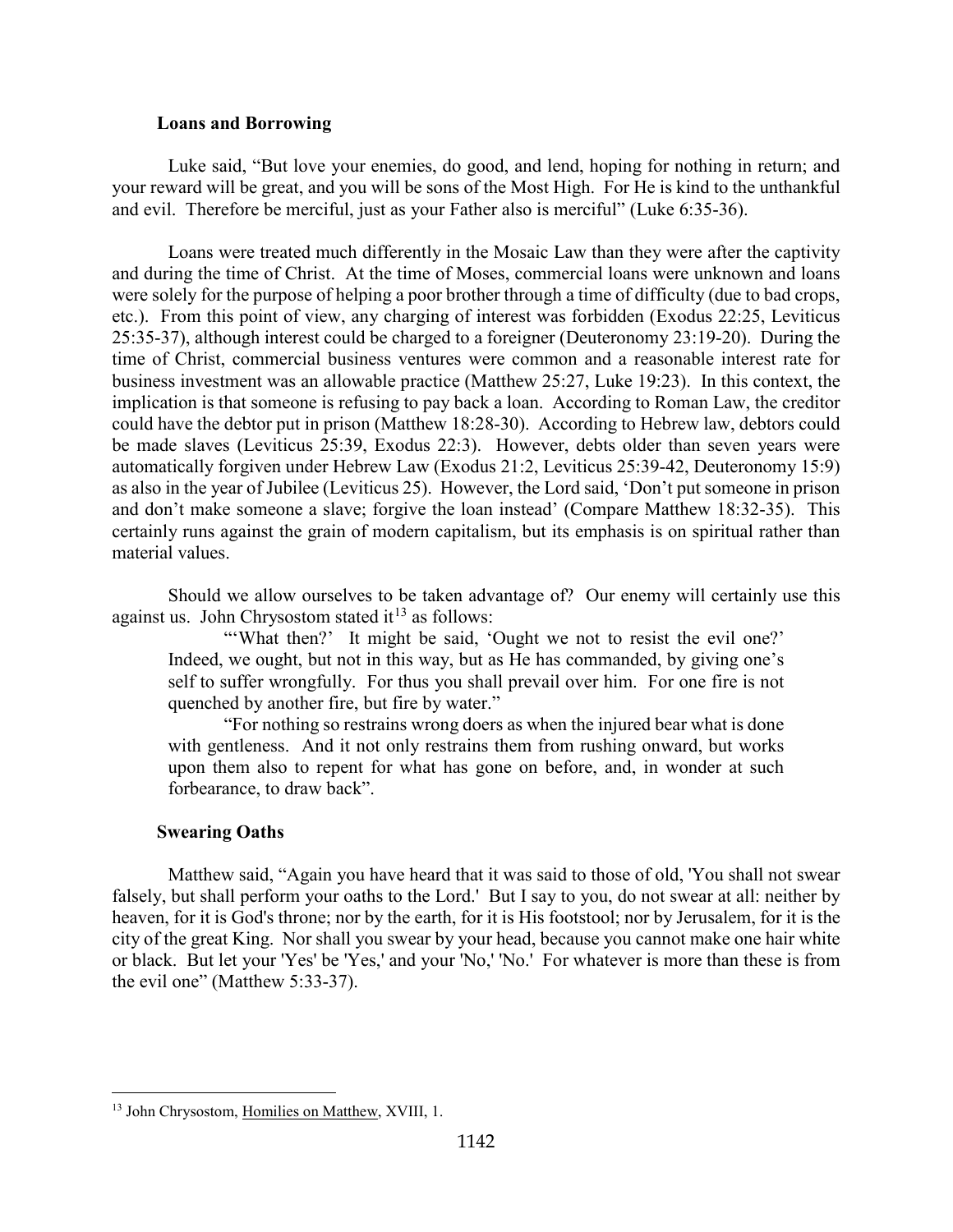Basil the Great noted<sup>[14](#page-13-0)</sup> that we are directed and sworn to keep the righteous judgments of God. Oaths are unnecessary and swearing of any kind is forbidden. Instead we are directed to help change the mind of someone who swears so that he doesn't persist in confirming his impiety.

"It is especially desirable that attention should be given to the case of persons in power who threaten on oath to do some hurt to those under their authority. The remedy is twofold. In the first place, let them be taught not to take oaths at random. Secondly, not to persist in their wicked determinations. Anyone who is arrested in the design of fulfilling an oath to injure another ought to show repentance for the rashness of his oath, and must not confirm his wickedness under the pretext of piety. Herod was none the better for fulfilling his oath, when, of course only to save himself from perjury, he became John the Baptist's murderer (Matthew 14:4-11). Swearing is absolutely forbidden, and it is only reasonable that the oath which tends to evil should be condemned (Matthew 5:34). The swearer must therefore change his mind, and not persist in confirming his impiety. Consider the absurdity of the thing a little further. Suppose a man swears that he will put his brother's eyes out. Is it well for him to carry his oath into action? Or to commit murder? Or to break any other commandment? 'I have sworn and confirmed that I will keep Your righteous judgments' (Psalm 119:106); not to sin, but to 'keep your righteous judgments'. It is no less our duty to undo and destroy sin, than it is to confirm the commandment by immutable counsels."

Ambrose of Milan used<sup>[15](#page-13-1)</sup> the beheading of John the Baptist as an example to encourage his people to avoid the swearing of oaths. Herod swore an oath that he did not want to keep; but to save face he kept his oath anyway, adding murder of a prophet to a careless oath.

"A banquet of death is set out with royal luxury by Herod, and when a larger concourse than usual had come together, the daughter of the queen, sent for from within the private apartments, is brought forth to dance in the sight of men. What could she have learned from an adulteress<sup>[16](#page-13-2)</sup> but loss of modesty? Is anything so conducive to lust as with unseemly movements thus to expose in nakedness those parts of the body which either nature has hidden or custom has veiled, to sport with the looks, to turn the neck, to loosen the hair? Fitly was the next step an offense against God. For what modesty can there be where there is dancing, noise and clapping of hands?"

"Then', it is said, 'the king being pleased, said unto the damsel, that she should ask of the king whatever she would. Then he swore that if she asked he would give her even the half of his kingdom' (Mark 6:22-23). See how worldly men themselves judge of their worldly power, so as to give even kingdoms for dancing. But the damsel, being taught by her mother, demanded that the head of John should be brought to her on a dish. That which is said that 'the king was exceedingly sorry', is not repentance on the part of the king, but a confession of guilt, which is, according to the wont of the divine rule, that they who have done evil condemn themselves by their own confession. 'But for their sakes which sat

<span id="page-13-0"></span><sup>&</sup>lt;sup>14</sup> Basil the Great, Letters, 199, 29.

<span id="page-13-1"></span><sup>&</sup>lt;sup>15</sup> Ambrose of Milan, Concerning Virgins, III, vi, 27-28.

<span id="page-13-2"></span><sup>&</sup>lt;sup>16</sup> John the Baptist had criticized King Herod for marrying his brother's wife Herodias, thus making her an adulteress. See Mark 6:16-29.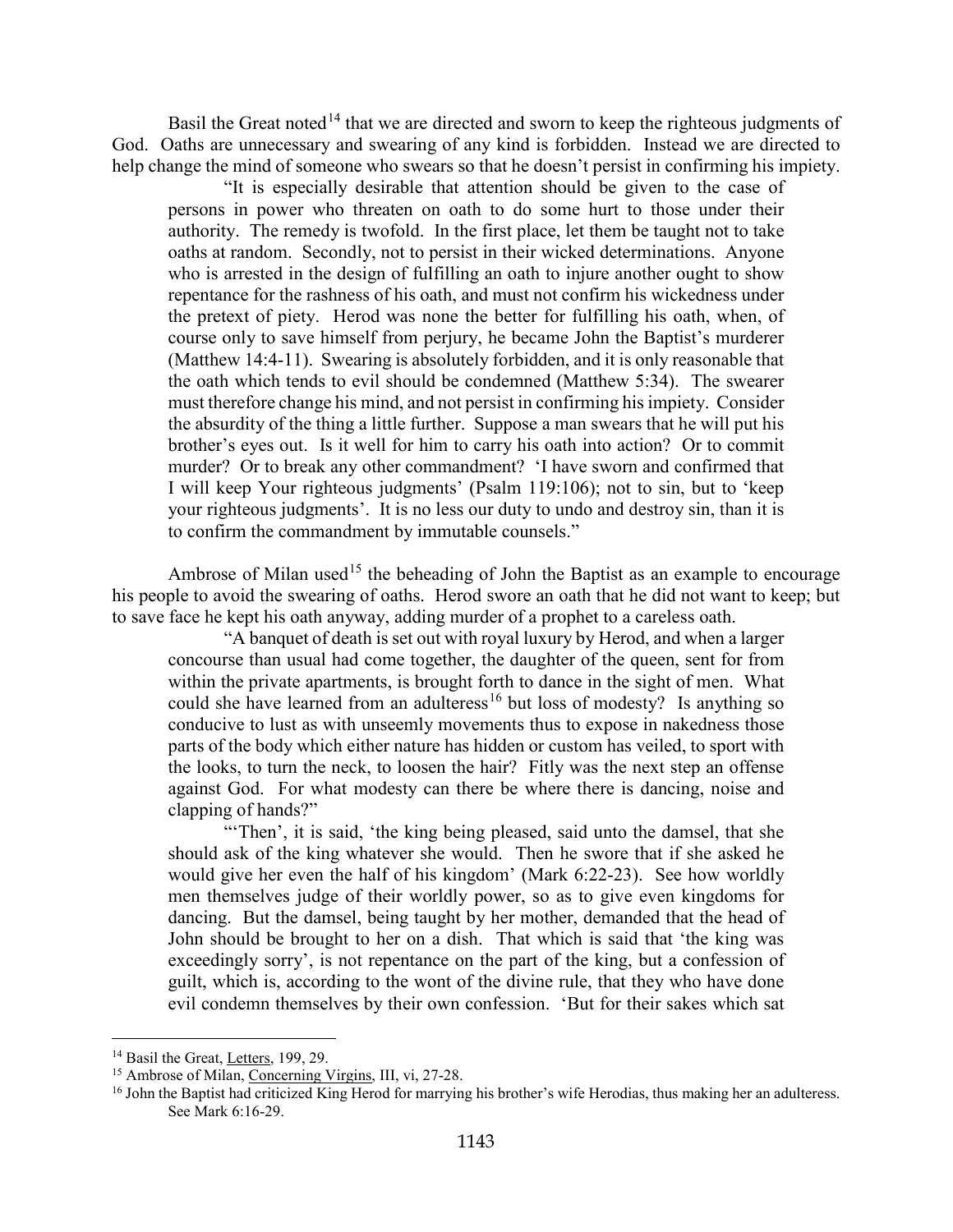with him', it is said. What is baser than that a murder should be committed in order to avoid displeasing those who sat at table? 'And', it follows, 'for his oath's sake'. What a new religion! He would have been better to have rejected his oath. The Lord therefore in the Gospel bids us not to swear at all, that there be no cause for perjury, and no need of offending. So, an innocent man is slain that an oath should be not violated. I don't know which has the greater horror. Perjury seems more endurable than the oaths of tyrants."

John Chrysostom pointed out<sup>[17](#page-14-0)</sup> that in ancient times, people took oaths by idols. To correct this, they were allowed to take oaths by the things of God. However, any taking of oaths can be a tyrannical habit, and we should avoid it completely.

"I do not want to hinder you from keeping God always in your mind; this I even desire and pray for, only that you should do this, so as to honor Him. Great good would this have done us, if we had called upon God only when we ought, and for what we ought. Why were such miracles done in the Apostles' times, and not in ours? And yet it is the same God, the same Name. But no, the case is not the same. For then they called upon Him only for holy purposes, such as Stephen (Acts 7:59) and Hannah (1 Samuel 1:10); whereas we call upon Him not for these, but quite other purposes. If a man doesn't believe you, and that is why you swear, say to him, 'Believe me': however, if you need to make an oath, swear by yourself. I say this, not to set up a law against Christ's law; God forbid; for it is said. 'Let your 'Yes' be 'Yes,' and your 'No,' 'No.' For whatever is more than these is from the evil one' (Matthew 5:37). I say this to come down to your present level, that I may more easily lead you to the practice of this commandment, and divert you from this tyrannical habit. How many who have done well in other respects, have been undone by these practices! Shall I tell you why it was permitted the ancients to take oaths? For to take false oaths, was not permitted to them either. Because they swore by idols. But are you not ashamed to rest in laws, by which they in their infirmity were led on to something better? It is true, when I take a Gentile in hand, I do not immediately lay this injunction upon him, but in the first place I exhort him to know Christ. But if the believer, who has both learned about Him and heard Him, craves the same forbearance with the Gentile, what is the use, what the gain of his Christianity? But the habit is strong, and you cannot detach yourself from it? Well then, since the tyranny of habit is so great, transfer it into another channel. And how is this to be done, you will ask. What I have said often, I say also now; let there be many monitors, let there be many examiners and censors. If you happen to put your clothes on inside out, you allow your servant to correct your mistake, right? Are you ashamed to learn from him, although there is much to be ashamed of in this? And here when you are getting hurt in your soul, are you ashamed to be taught better by another?"

<span id="page-14-0"></span><sup>&</sup>lt;sup>17</sup> John Chrysostom, Commentary on Acts, X, v. 1.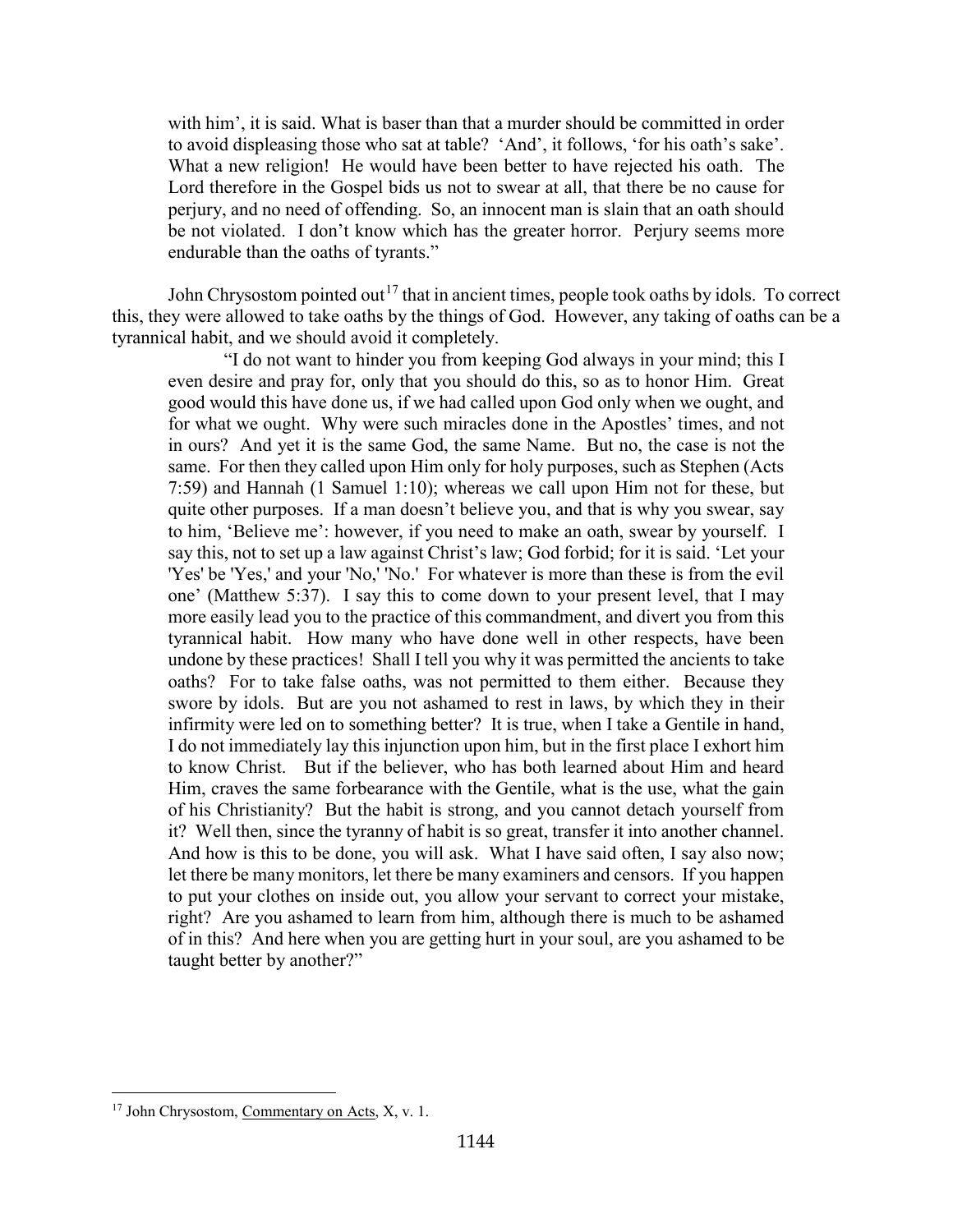## **Lawsuits**

<span id="page-15-0"></span>Matthew said, "If anyone wants to sue you and take away your tunic, let him have *your*  cloak also. And whoever compels you to go one mile, go with him two. Give to him who asks you, and from him who wants to borrow from you do not turn away" (Matthew 5:40-42).

Old Testament lawsuits were much different than modern lawsuits; the closest modern equivalent is a small claims court where each plaintiff represents his case personally. In the wilderness, Moses heard each case personally until his father-in-law, Jethro, suggested he appoint lower courts to hear minor disputes (Exodus 18:12-27). This Moses did. If these lower courts could not decide a particularly difficult case, it was brought to Jerusalem to the Levitical priest or judge in office then (Deuteronomy 17:8-12). If he had difficulty deciding, he could always inquire of the Lord in the Temple using the Urim and Thummim. Anyone not accepting this decision of the Lord in the Temple was executed for treason (Deuteronomy 17:12).

A lawsuit over a cloak or a tunic (as in our Gospel lesson) was definitely not a major matter to be heard in Jerusalem; but it was a big deal for a poor farmer whose only clothes were the ones he wore. His cloak was also his bed roll and Hebrew Law did not allow one's cloak to be held overnight even if it was given as a security pledge (Deuteronomy 24:10-13). Most poor people wore only three articles of clothing: a loincloth (or under-tunic), a tunic and a cloak. The cloak was usually a thick, rough, blanket-like material and was carried over the shoulders in hot weather. Clothing was expensive, so most poor people owned only what they wore.

In the Gospel lesson, if someone took your cloak (this is illegal according to Hebrew Law), to then give up your tunic also (Luke 6:29) left one very poorly clad. On the other hand, if someone sued you for your tunic, (this is legal and was often done since the cloak couldn't be taken) giving up your cloak as well left you very poorly clad also. Yet this is what the Apostle Paul tolerated on his various missionary journeys (1 Corinthians 4:11, 2 Timothy 4:13) where he was often very poorly clad.

A good summary of all this is that we are commanded to love our neighbor as our self in an active manner and not just as a theological concept. Regarding the things we should do, John Chrysostom delineated<sup>[18](#page-15-1)</sup> nine steps:

- 1. Do not begin with injustice (i.e. becoming an evil person yourself)
- 2. After beginning, do not vindicate yourself with equal retaliation (i.e. turn the other cheek)
- 3. Be quiet (don't go to court)
- 4. Give yourself up to suffer wrongfully
- 5. Give up yet more than the other who did the wrong wishes (let him have the cloak also)
- 6. Don't hate him
- 7. Even love him
- 8. Do him good

 $\overline{a}$ 

9. Entreat God Himself on his behalf

<span id="page-15-1"></span><sup>&</sup>lt;sup>18</sup> John Chrysostom, Homilies on Matthew, XVIII, 4.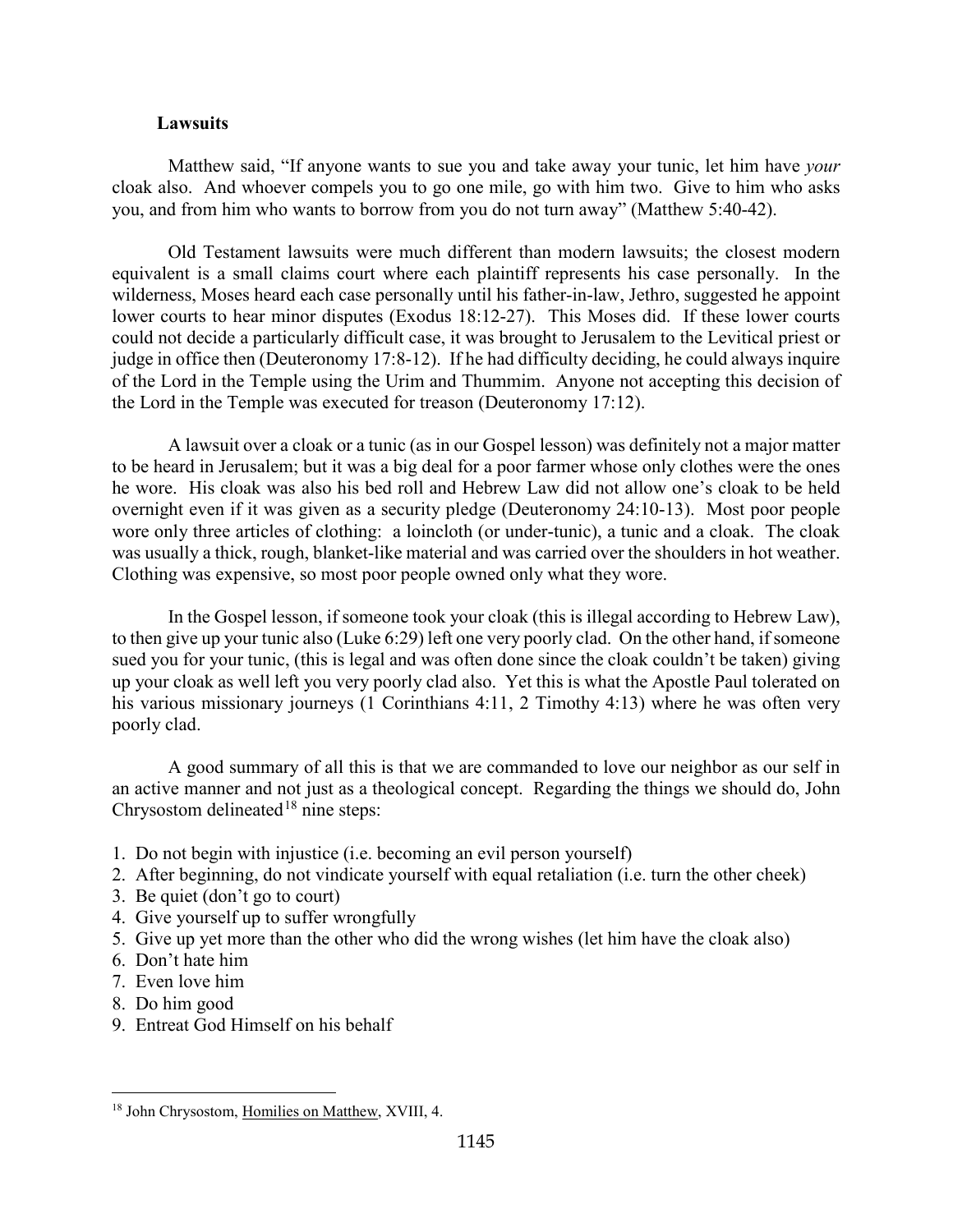Chrysostom continues<sup>19</sup>: "He also sets up a reward unlike as in the Beatitudes. For He makes no mention of earth (as with respect to the meek) nor of comfort, mercy, or of the kingdom of Heaven, but of that which was more thrilling than all: our becoming like God in such a way as men might become so. For He said, 'That you may become like your Father which is in Heaven'".

As an example of this, Chrysostom spoke<sup>[20](#page-16-2)</sup> of the way physicians treat the mentally ill: "For so too the physicians, when they are kicked and shamefully handled by the insane, then most of all they pity them, and take measures for their perfect cure, knowing that the insult comes from the extremity of their disease. Now I bid you also to have the same mind touching them that are plotting against you, and do you so treat them that are injuring you. For it is they above all that are diseased; it is they who are undergoing all the violence. Deliver him then from this grievous insult and grant him to let go his anger, and set him free from that grievous demon of wrath".

# <span id="page-16-0"></span>**The Things We Should Not Do**

We get no credit for reciprocal love. For example, if we only:

- Love those who love us (Luke 6:32, Matthew 5:46)
- Do good to those who do good to us (Luke 6:33)
- Lend to those from whom we hope to receive back (Luke 6:34)
- Speak to or greet only our brethren (Matthew 5:47)

What credit is that to us? Even sinners and publicans do that (Luke 6:32-34, Matthew 5:46-47). Earlier, Jesus had said, "Unless your righteousness exceeds that of the Scribes and Pharisees, you will by no means enter the kingdom of Heaven" (Matthew 5:20). Both Jesus and John the Baptist referred to the Scribes and Pharisees as a "brood of vipers" (Matthew 12:34, Matthew 3:7); surpassing their righteousness shouldn't be too difficult. To their credit, they did try to obey the Mosaic Law and the Ten Commandments for the most part or at least gave outward pretense of doing so. Today many people don't even pretend to obey the Ten Commandments. By way of contrast, our society prizes disobedience, and being cunning is considered good.

John Chrysostom categorized people's righteousness in terms of three levels: that of the Scribes and Pharisees (the lowest); that of the publicans and heathen (who love those who love them); and finally, that of the Gospel lesson where we are to emulate God and be kind to the unthankful and the evil (Luke 6:35). Chrysostom states<sup>[21](#page-16-3)</sup>:

"What then can we deserve, who are commanded to emulate God, and are perhaps in a manner of life, hardly even equal to publicans? For if 'to love those who love us' is the part of publicans and heathen; when we do not even do this (and we do not do it as long as we envy our brothers who are in honor), what penalty will we not incur? We are commanded to surpass the Scribes, but we take our place below the heathen! How then will we behold the Kingdom, pray tell? How will we set foot on that holy threshold, who do not surpass even the publicans? Bearing

<span id="page-16-1"></span><sup>&</sup>lt;sup>19</sup> John Chrysostom, Homilies on Matthew, XVIII, 4.

<span id="page-16-2"></span><sup>20</sup> John Chrysostom, Homilies on Matthew, XVIII, 6.

<span id="page-16-3"></span><sup>21</sup> John Chrysostom, Homilies on Matthew, XVIII, 9.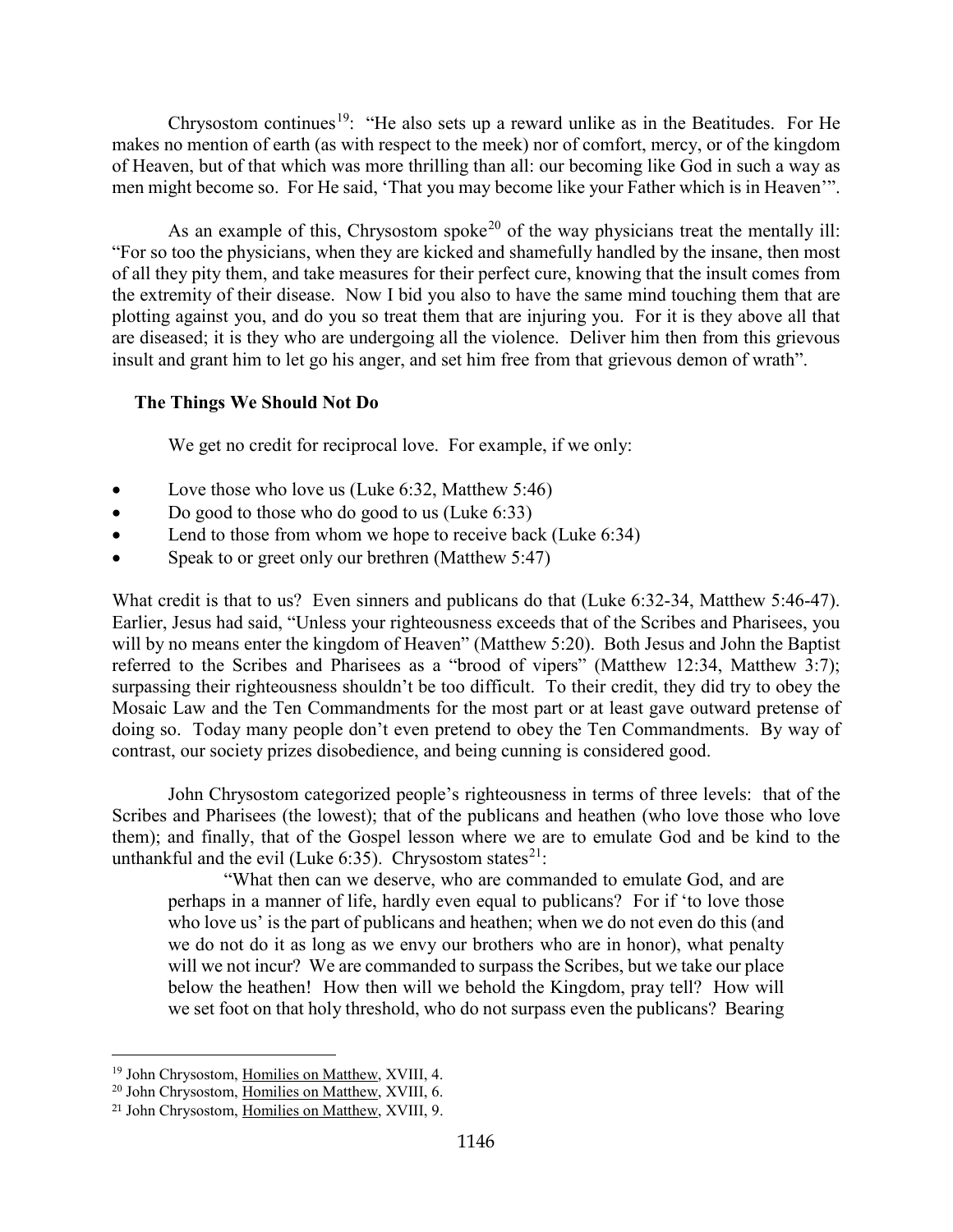in mind all the things that have been said, let us then show forth great love even towards our enemies".

## **Be Merciful, As Your Father in Heaven is Merciful**

<span id="page-17-0"></span>Being merciful as human beings is akin to being as much like God as humans can become. This is such an important concept to embrace and the benefits are huge. This is more important than wealth, since nothing is more characteristic of a Christian. In Orthodoxy, this is called theosis, and it is greatly rewarded by God. To not do this is to become like animals that have no understanding. To maintain mercifulness takes humility. But if God clothes the grass of the field, we can at least imitate Him and show love to those around us in response to His grace. As we progress in theosis, we begin to recover some of the things that Adam lost in the Fall. When we don't do this, God threatens to try to recover us from our downward spiral. To make this easier for everyone, we pray for kings and rulers, whether they are Christians or not, to help establish the peace that promotes mercifulness. Heretics have twisted theosis into saying that we can become just like God in nature by being merciful. We can never assume the Divine Nature, but we can love these enemies of God and encourage them to repent.

John Chrysostom stated<sup>[22](#page-17-1)</sup> that God wants us to be merciful above all. It is His mercifulness that has so powerfully attracted human nature to Himself. But this has to be voluntary. Robbing one person in order to show mercy to another is not mercy; it is inhuman cruelty. It is like offering God a gift with filthy hands.

"God has not said, 'you shall be like your Father, if you pump your fists', nor 'if you are virgins', nor 'if you pray'. None of these things can be applied to God, nor are they His acts. But what? 'Be merciful, just as your Father in Heaven is merciful' (Luke 6:36). This is the work of God! If therefore you don't have this, what have you? He says: 'I desire mercy and not sacrifice, and the knowledge of God more than burnt offerings' (Hosea 6:6). God made Heaven, earth and the sea. Great works these, and worthy of His wisdom! But by none of these has He so powerfully attracted human nature to Himself, as by mercy and the love of mankind. That indeed is the work of power, wisdom and goodness. But it is far more so that He became a servant. Do we not for this more especially admire Him? Are we not for this still more amazed at Him? Nothing attracts God to us so much as mercy. The prophets from beginning to end speak of this subject. But this is not mercy that is accompanied by covetousness. That is not mercy! For it is not the root of the thorn but of the olive that produces the oil; it is not the root of covetousness, iniquity, or plunder that produces mercy. Do not slander almsgiving. Do not cause it to be evil spoken of by all. If you commit robbery that you may give alms, nothing is more wicked than your almsgiving. For when it is produced by plunder, it is not almsgiving; it is inhumanity; it is cruelty; it is an insult to God. If Cain so offended, by offering inferior gifts of his own, shall we not offend, who offer the goods of another? An offering is nothing else but a sacrifice, a purification, not a pollution. If you dare not to pray with unclean hands, do you offer the dirt and filth of robbery, and think you do nothing wrong? You don't allow your hands to be dirty when you offer; yet that dirt is no charge against you,

<span id="page-17-1"></span><sup>22</sup> John Chrysostom, Homilies on 2 Timothy, VI, Moral.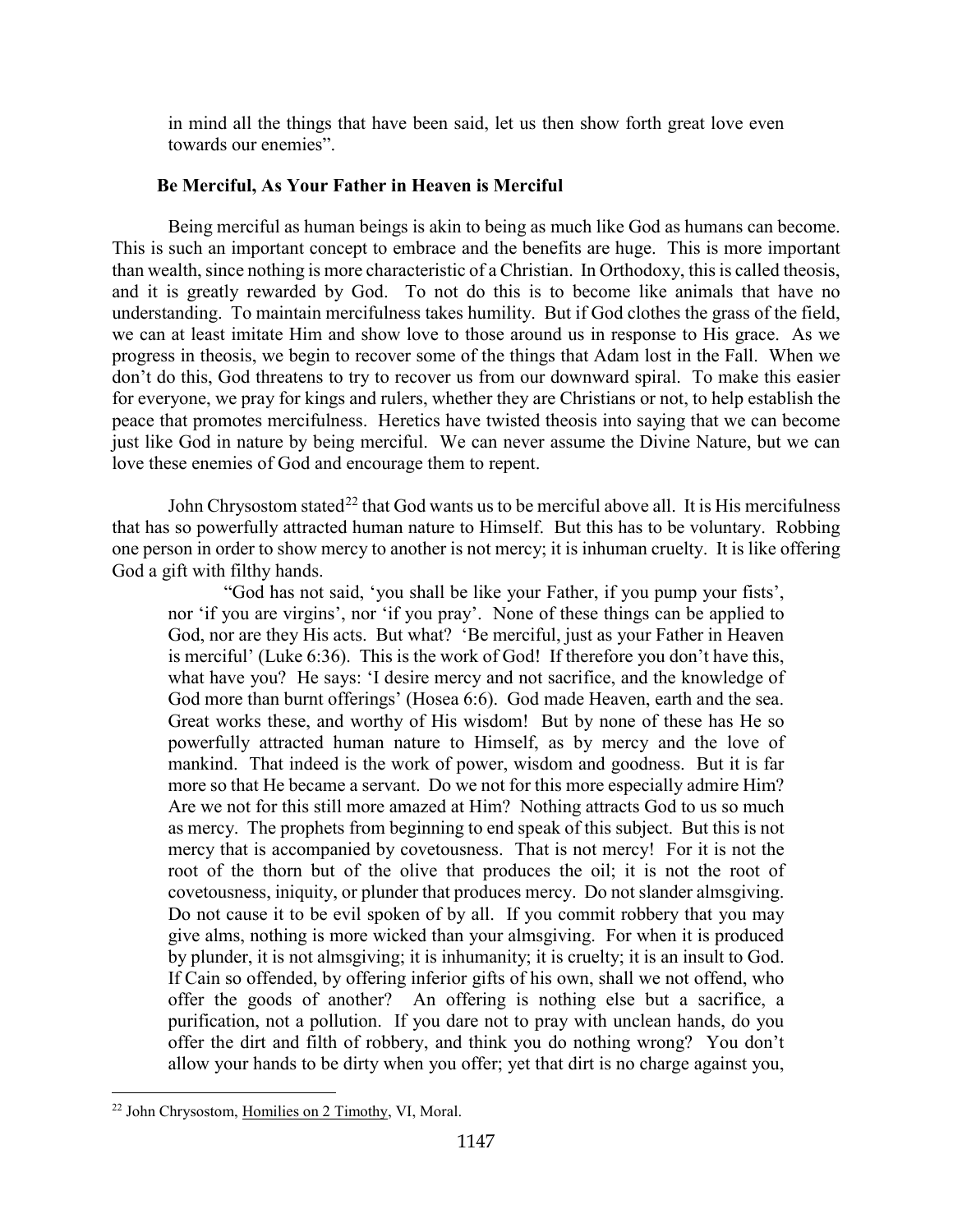while the other deserves reproach and blame. Let us not consider how we may offer prayers with clean hands, but how the things offered may be pure. If someone, after having washed a vessel clean, should fill it with unclean gifts, would it not be ridiculous mockery? Let the hands be clean; and they will be so, if we wash them not with water only, but first with righteousness. This is the purifier of the hands. But if our hands are full of unrighteousness, though they be washed a thousand times, it avails nothing. 'Wash yourselves, make yourselves clean', He says, but does He add, 'Go to the baths, the lakes, the rivers?' No; but what? 'Put away the evil of your doings before My eyes. Cease to do evil' (Isaiah 1:16). This is to be clean. This it is to be cleansed from defilement. This is real purity. The other is of little use; but this bestows upon us confidence towards God."

John Chrysostom also pointed out<sup>[23](#page-18-0)</sup> how mercifulness is such an important thing to embrace. Christ asked us to do this in imitation of His Father. The benefits to are huge! By being always merciful, the gates of heaven open to us as if we were the Queen entering a castle. Mercifulness is like a beautiful dove covered with silver and gold. When we are judged, this dove flies in rescuing and sheltering us. We need to prize mercifulness before wealth, since nothing is so characteristic of a Christian.

"Mercifulness is a most excellent art, and a protector of those who labor at it. It is dear to God, and ever stands near Him readily asking favor for whoever it will, if only it is not wronged by us; and it is wronged, when we do it by extortion. So, if it is pure, it gives great confidence to those who offer it up. It intercedes even for those who have offended, so great is its power, even for those who have sinned. It breaks the chains, disperses the darkness, quenches the fire, kills the worm, drives away the gnashing of teeth. The gates of heaven open to it with great security. As when a Queen is entering, none of the guards stationed at the doors dares to inquire who she is, but all immediately receive her; so also indeed with mercifulness. For she is truly a queen indeed, making men like God. For, he says, 'Therefore be merciful, just as your Father also is merciful' (Luke 6:36). She is winged and buoyant, having golden pinions, with a flight which greatly delights the angels. There, it is said, are 'You will be like the wings of a dove covered with silver, and her feathers with yellow gold' (Psalm 68:13). As some dove golden and living, she flies, with gentle look, and mild eye. Nothing is better than that eye. The peacock is beautiful, but in comparison to her, is a crow. So beautiful and worthy of admiration is this bird. She continually looks upwards; she is surrounded abundantly with God's glory; she is a virgin with golden wings, decked out, with a fair and mild countenance. She is winged and buoyant, standing by the royal throne. When we are judged, she suddenly flies in and shows herself, and rescues us from punishment, sheltering us with her own wings. God would have her rather than sacrifices. Much does He discourse concerning her; so, He loves her. 'The Lord watches over the strangers; He relieves the fatherless and widow' (Psalm 146:9) and the poor. God wishes to be called from her. 'The Lord *is* gracious and full of compassion, slow to anger and great in mercy' (Psalm 145:8), and true. The mercy of God is over all the earth. She has saved the race of mankind (see Psalm 145:9). For unless she had pitied us, all things would have perished. 'When we

<span id="page-18-0"></span><sup>23</sup> John Chrysostom, Homilies on Hebrews, XXXII, 7.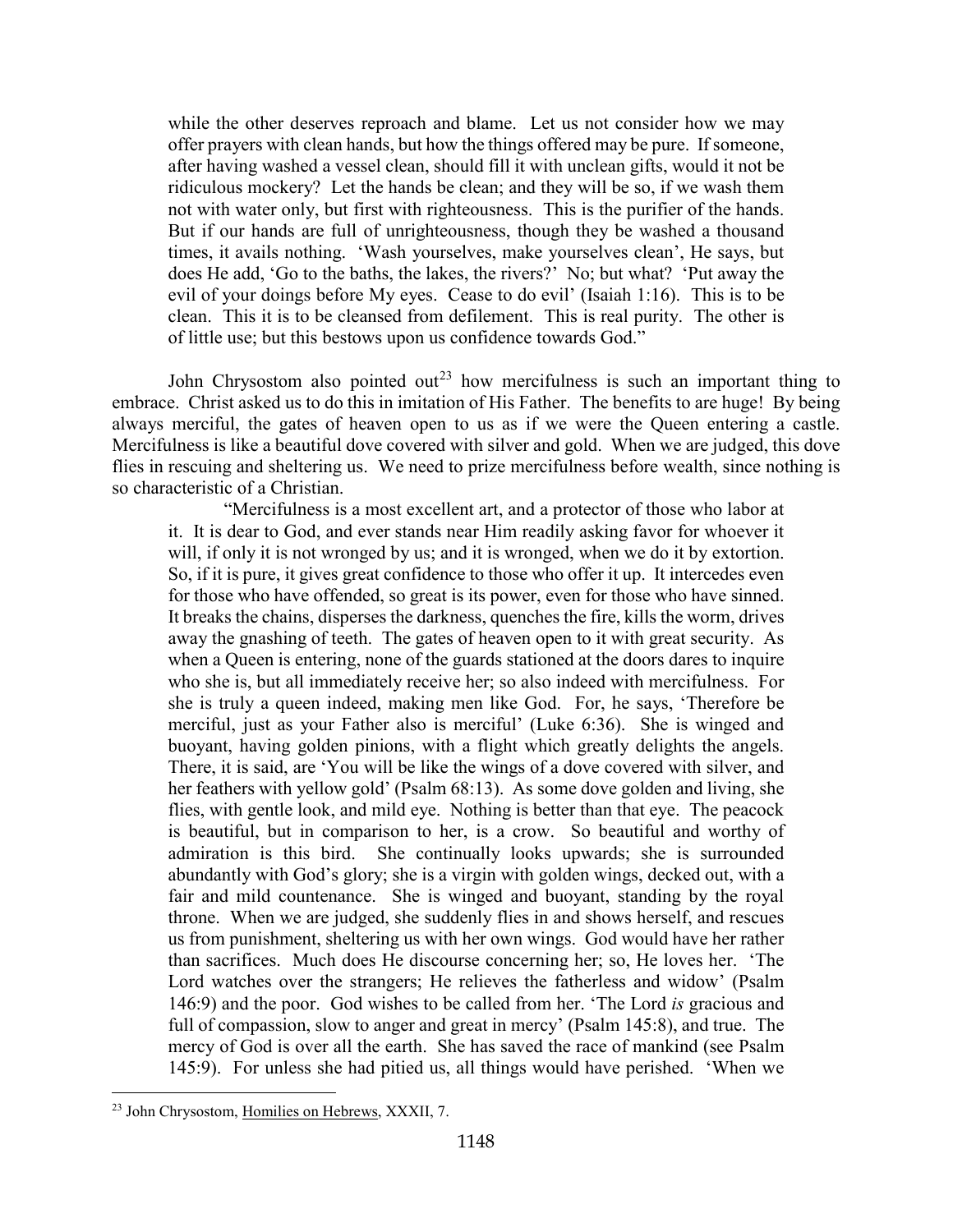were enemies we were reconciled to God through the death of His Son, much more, having been reconciled, we shall be saved by His life' (Romans 5:10) us, she wrought innumerable blessings; she persuaded the Son of God to 'empty Himself, taking the form of a slave, *and* being made in the likeness of men'" (Philippians  $2:7$ ).

"Let us earnestly emulate her by whom we have been saved; let us love her, let us prize her before wealth; and apart from wealth, let us have a merciful soul. Nothing is so characteristic of a Christian, as mercy. There is nothing which both unbelievers and all men so admire, as when we are merciful. Often, we are ourselves also in need of this mercy, and say to God, 'Have mercy upon us, according to Your lovingkindness' (Psalm 51:1). Let us begin first ourselves; or rather it is not we that begin first. For He has Himself already shown His mercy on us; yet at least let us follow second. For if men have mercy on a merciful man, even if he has done innumerable wrongs, much more does God."

Athanasius of Alexandria, in disputing with the Arians, outlined<sup>[24](#page-19-0)</sup> Orthodox Theosis, where men can become like God as much as is humanly possible. We do this by being merciful, not for men's sake, but for God's sake. Thus, we will be rewarded by God. To do otherwise is to become like draft animals which have no understanding, and must be harnessed by bit and bridle.

"Taking patterns for man from divine subjects, Christ says; 'Therefore be merciful, just as your Father also is merciful' (Luke 6:36); and, 'Therefore you shall be perfect, just as your Father in heaven is perfect' (Matthew 5:48). He said this, not that we might become such as the Father; for to become as the Father is impossible for us creatures, who have been brought out of nothing. But He charged us, 'Do not be like the horse *or* like the mule, *which* have no understanding, which must be harnessed with bit and bridle' (Psalm 32:9). We should not become as draft animals; we should not imitate their lack of reason. It was not that we might become as God, that He said, 'Be merciful, just as your Father', but that looking at His beneficent acts, what we do well, we might do, not for men's sake, but for His sake. This way we may have the reward from Him and not from men. Although there is one Son by nature, True and Only-begotten, we too become sons; not as He is in nature and truth, but according to the grace of Him that calls. Though we are men from the earth, we are yet called gods (John 10:34, Psalm 82:6), not as the True God or His Word, but as has pleased God who has given us that grace. So also, as God do we become merciful, not by being made equal to God, nor by becoming in nature and truth benefactors. But in order that what has accrued to us from God Himself by grace, these things we may impart to others, without making distinctions, but largely towards all extending our kind service. For only in this way can we become imitators, and in no other, when we minister to others what comes from Him."

Clement of Rome<sup>[25](#page-19-1)</sup> stated that humility before God is the key to being merciful in keeping with Christ's words.

<span id="page-19-0"></span><sup>&</sup>lt;sup>24</sup> Athanasius of Alexandria, Four Discourses against the Arians, III, xxv, 19.

<span id="page-19-1"></span><sup>&</sup>lt;sup>25</sup> Clement of Rome was Bishop of Rome from about 88 to about 99 AD.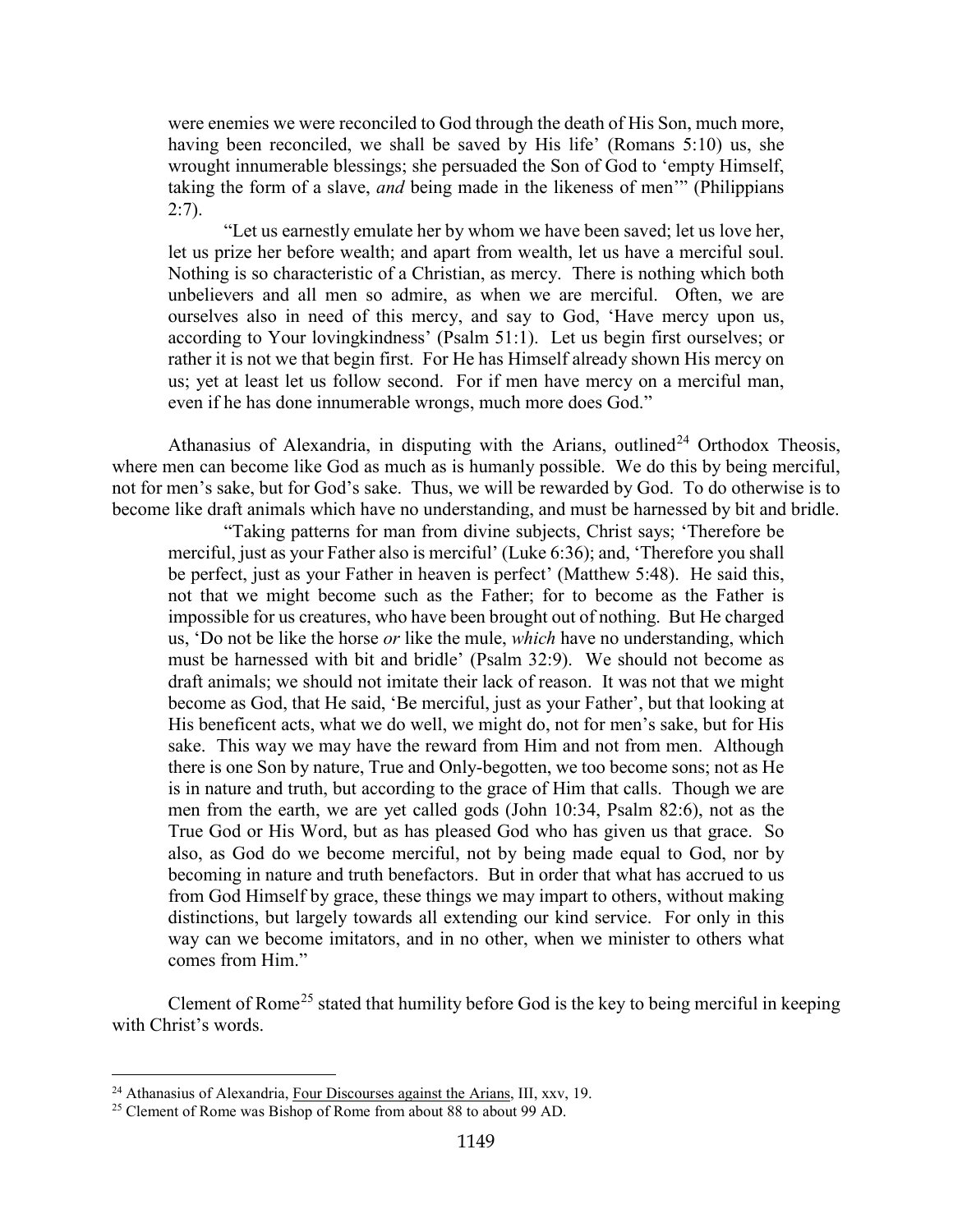"Let us therefore, brethren, be of humble mind, laying aside all haughtiness, pride, foolishness, and angry feelings; and let us act according to that which is written. 'Let not the wise *man* glory in his wisdom; let not the mighty *man* glory in his might; nor let the rich *man* glory in his riches. But let him who glories glory in this: that he understands and knows Me, that I *am* the Lord, exercising lovingkindness, judgment, and righteousness in the earth' (Jeremiah 9:23-24). We need to be especially mindful of the words of the Lord Jesus, teaching us meekness and long-suffering. For thus He spoke: 'Therefore be merciful, just as your Father also is merciful; forgive, and you will be forgiven; give, and it will be given to you. Judge not, and you shall not be judged, good measure, pressed down, shaken together, and running over will be put into your bosom. For with the same measure that you use, it will be measured back to you' (Luke 6:36-38). By this precept and by these rules let us establish ourselves, that we walk with all humility in obedience to His holy words. For Isaiah said, 'But on this *one* will I look: on *him who is* poor and of a contrite spirit, and who trembles at My word'" (Isaiah 66:2).

John Chrysostom emphasized<sup>[26](#page-20-0)</sup> the work of His Father in everything we do, even to the detail of clothing the grass of the field. Why should we worry about anything, when He does so much for us? Our natural response to such a loving God should be to imitate him and show love for even the most unlovable around us.

"Christ used many words to set the Father before us, admiring His wisdom, His providence, His tender care extending through all things, both great and small. When He was speaking of Jerusalem, He called it 'the city of the Great King' (Matthew 5:35); when He mentioned Heaven, He spoke of it again as 'God's throne' (Matthew 5:34). When He was speaking of His economy in the world, to Him again He attributes it all, saying, 'He makes His sun rise on the evil and on the good, and sends rain on the just and on the unjust' (Matthew 5:45). In the Lord's Prayer too He taught us to say, 'For Yours is the kingdom and the power and the glory forever. Amen' (Matthew 6:13). In speaking of His providence, and signifying how even in little things He is the most excellent of artists, He said, that 'He clothes the grass of the field' (Matthew 6:30). He doesn't call Him His Own Father right away, but theirs; in order that by the very honor He might reprove them, and that when He should call Him His Father, they might not be displeased. Now if for bare necessaries one is not to take thought, 'Will He not much more clothe you, O you of little faith?', (Matthew 6:30), what pardon can we deserve, who take thought for expensive things? Or rather, what pardon can they deserve who deprive themselves of sleep, that they may take the things of others?"

"'Therefore, do not worry, saying, 'What shall we eat?' or 'What shall we drink?' or 'What shall we wear?' For after all these things the Gentiles seek. For your heavenly Father knows that you need all these things' (Matthew 6:31-32). Notice how again He has both shamed them the more, that He had commanded nothing grievous nor burdensome? As therefore when He said, 'If you love those who love you, what credit is that to you? For even sinners love those who love them' (Luke 6:32). It is nothing great which you practice, for the Gentiles do the same. By the mention of the Gentiles He was stirring them up to something greater:

<span id="page-20-0"></span><sup>26</sup> John Chrysostom, Homilies on Matthew, XXII, 2-3.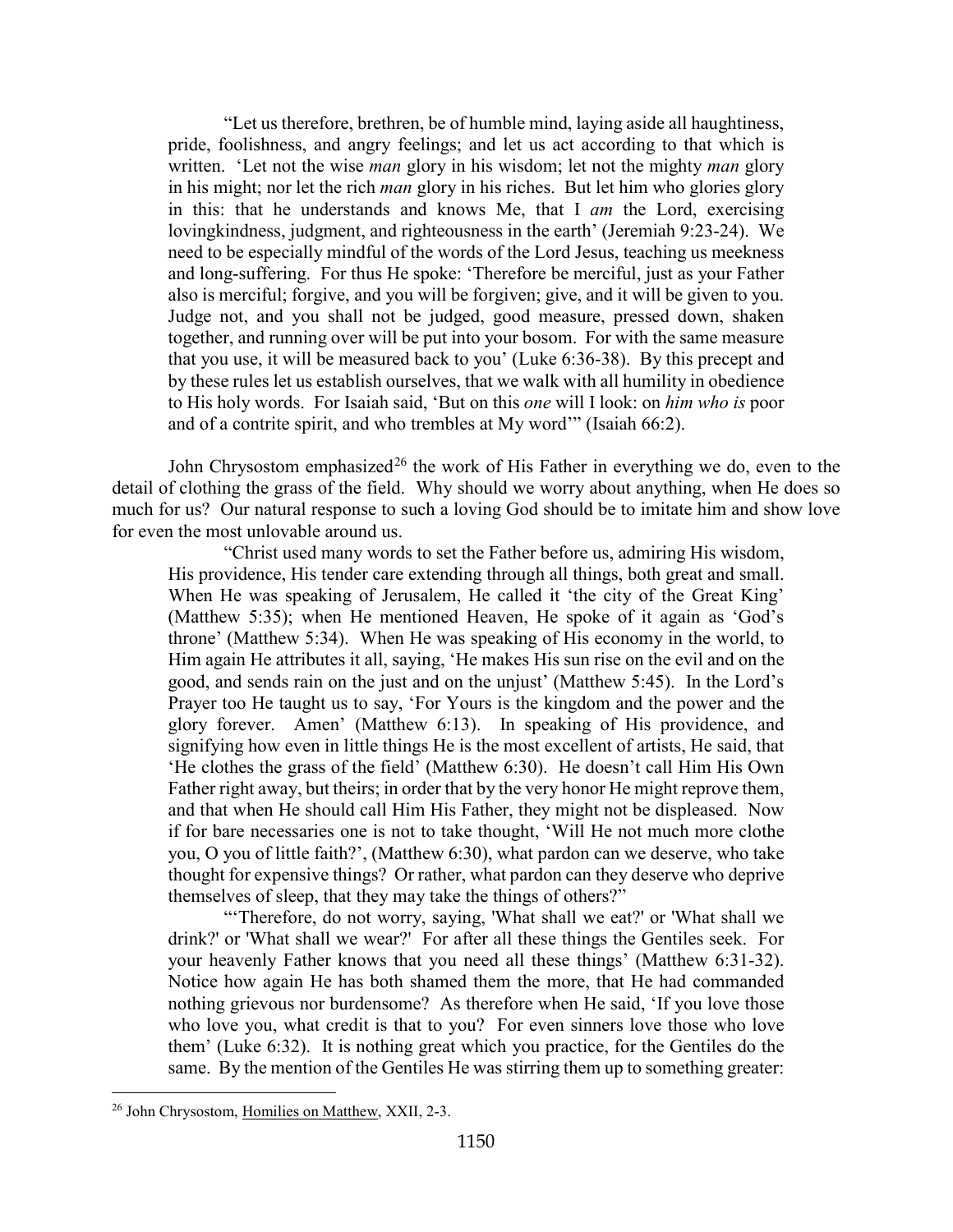so now also He brings them forward to reprove us, and to signify that it is a necessary debt which He is requiring of us. For if we must show forth something more than the Scribes or Pharisees, what can we deserve, who so far from going beyond these, even abide in the low estate of the Gentiles, and emulate their littleness of soul?"

Irenaeus of Lyons emphasized<sup>[27](#page-21-0)</sup> that our Father treats everyone equally: the just and the unjust. Everything depends on our choice and on how we respond to His grace. Those who respond to His grace, He welcomes into His Kingdom; those who don't are sent into the everlasting fire prepared for the devil and his angels.

"If the Father does not exercise judgment, it follows that judgment does not belong to Him, or that He consents to all those actions which take place. For Christ 'sets a man against his father, a daughter against her mother, and a daughter-in-law against her mother-in-law' (Matthew 10:35). And 'in that night there will be two *men* in one bed: the one will be taken and the other will be left. Two *women* will be grinding together: the one will be taken and the other left' (Luke 17:34-35). Also at the time of the end, Christ orders the reapers: 'Let both grow together until the harvest, and at the time of harvest I will say to the reapers, "First gather together the tares and bind them in bundles to burn them, but gather the wheat into my barn"' (Matthew 13:30). But He 'calls the sheep into the kingdom prepared for them, but sends the goats into everlasting fire, which has been prepared by His Father for the devil and his angels' (Matthew 25:33-34, 41). And why is this? Has the Word come for the ruin and for the resurrection of many? For the ruin, certainly, of those who do not believe Him, to whom also He has threatened a greater damnation in the judgment-day than that of Sodom and Gomorrah (Luke 10:11-12); but for the resurrection of believers, and those who do the will of His Father in heaven (Matthew 21:31). If then the advent of the Son comes indeed alike to all, but is for the purpose of judging, and separating the believing from the unbelieving, since, as those who believe do His will agreeably by their own choice. Also, agreeably to their own choice, the disobedient do not consent to His doctrine. It is clear that His Father has made all in a like condition, each person having a choice of his own, and a free understanding. He has regard to all things, and exercises a providence over all, 'that we may be sons of our Father in heaven; for He makes His sun rise on the evil and on the good, and sends rain on the just and on the unjust'" (Matthew 5:45).

Cyprian of Carthage pointed out<sup>[28](#page-21-1)</sup> that by aiming to be perfect as our Heavenly Father is perfect, the divine likeness that Adam lost is displayed by our actions. What glory and happiness we have by trying to be like God!

"We need to more fully understand, beloved brethren, that patience is a thing of God, and that whoever is gentle, patient and meek, is an imitator of God the Father. When the Lord in His Gospel was giving precepts for salvation, bringing forth divine warnings, and instructing His disciples to perfection, He said: 'You have heard that it is said, you shall love your neighbor, and hate your enemy. But I say to you, love your enemies, bless those who curse you, do good to those

<span id="page-21-0"></span><sup>27</sup> Irenaeus of Lyons, Against Heresies, V, xxvii, 1.

<span id="page-21-1"></span><sup>&</sup>lt;sup>28</sup> Cyprian of Carthage, Treatises, IX, 5.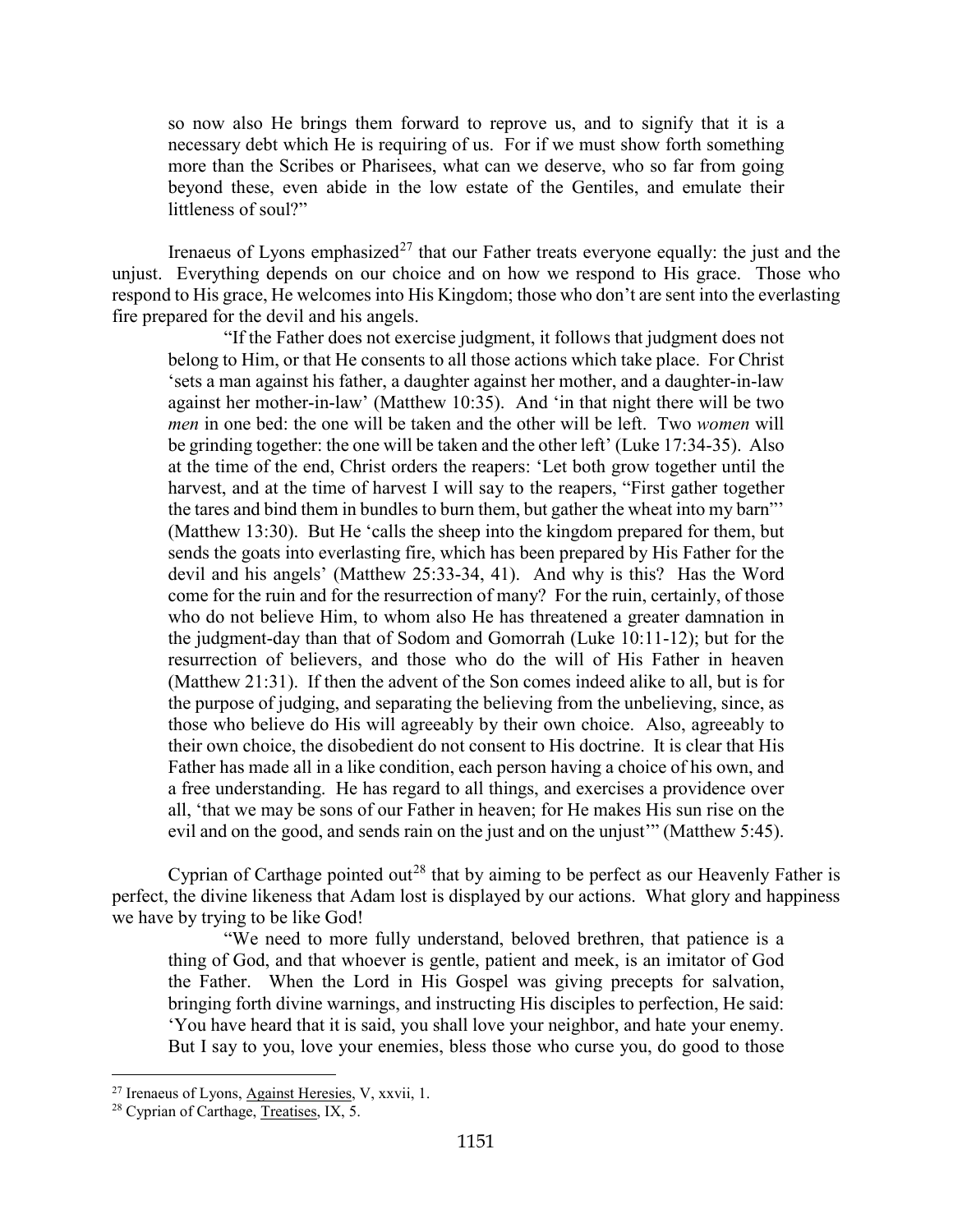who hate you, and pray for those who spitefully use you and persecute you. That you may be sons of your Father in heaven; for He makes His sun rise on the evil and on the good, and sends rain on the just and on the unjust. For if you love those who love you, what reward have you? Do not even the tax collectors do the same? And if you greet your brethren only, what do you do more *than others?* Do not even the tax collectors do so? Therefore, you shall be perfect, just as your Father in heaven is perfect' (Matthew 5:43-48). He said that the children of God would thus become perfect. He showed that they were thus completed, and taught that they were restored by a heavenly birth, if the patience of God our Father dwells in us. That is, if the divine likeness, which Adam had lost by sin, is displayed and shines in our actions. What a glory it is to become like God! What and how great a happiness, to possess among our virtues, that which may be placed on the level of divine praises!"

John Chrysostom addressed<sup>[29](#page-22-0)</sup> a question: "If God is our friend, why does He threaten hell and vengeance?" He loved us when we hated Him, and continues to send His rain on the just and on the unjust. He tries to recover us from our downward spiral, but we, in turn, mock what He says. Children who are sick get frightened when a physician needs to use a knife. Adults do also, and they would rather continue to have a festering wound than to endure temporary pain.

"For this also I count the incorporeal powers blessed, because they love Him, and in all things, obey Him. And on this score David also expressed his admiration of them. 'Bless the Lord, you His angels, who excel in strength, who do His word, heeding the voice of His word' (Psalm 103:20). Isaiah also extolled the Seraphim (Isaiah 6:1-6), setting forth their great excellency from their standing near that glory, which is a sign of the greatest love. Let us then emulate the powers above, and be desirous not only of standing near the throne, but of having Him dwelling in us who sits upon the Throne. He loved us when we hated Him, and also continues to love us. 'For He makes His sun rise on the evil and on the good, and sends rain on the just and on the unjust' (Matthew 5:45). As then He loves us, do we love Him? For He is our Friend. And how is it, some will say, that one who is our Friend threatens hell, punishment, and vengeance? It is owing to His loving us alone. All He does and is busied with, is aimed to strike out our wickedness, and to restrain with fear, as with a kind of bridle, our tendency to the worse side. By blessings and by pains, He recovers us from our downward course, and leads us up to Him, and keeps us from all vice, which is worse than hell. But if we mock what is said, and would rather live continually in misery, than be punished for a single day, it is no marvel. For this is but a sign of our unformed judgment, drunkenness and incurable disorder. Little children, when they see the physician going to apply burning or the knife, flee and leap away screaming and convulsed. They choose to have a continual sore eating into their body, rather than to endure a temporary pain, and so enjoy health afterwards. But those who have come to discretion, know that to be diseased is worse than submitting to the knife, as also to be wicked is worse than to be punished. For the one leads to being cured and to be healthy; the other leads to the ruin of one's constitution and to be in continual feebleness. Now health is better than feebleness; surely this is plain to everyone."

<span id="page-22-0"></span><sup>29</sup> John Chrysostom, Homilies on Romans, IX, v. 11.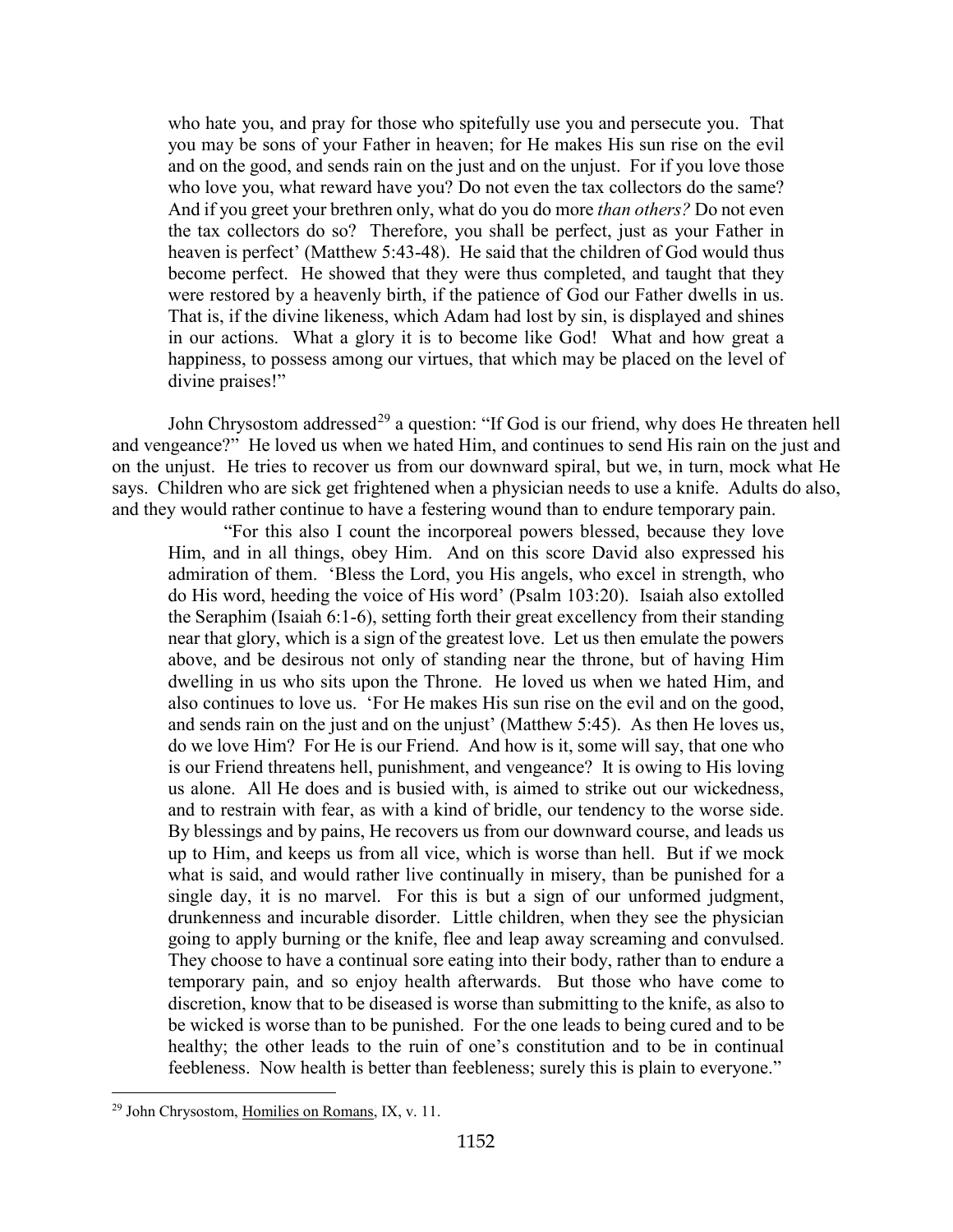John Chrysostom pointed out<sup>[30](#page-23-0)</sup> that it is to our advantage to pray for kings and all who govern, since they create security for us, whether they are believers or not. They help us lead a quiet and peaceable life in all godliness, since God makes His sun rise on the evil and on the good, and sends rain on the just and on the unjust. He who prays for his neighbor's good is also bound to love him and be kind to him.

"We offer prayers for the whole world, for kings and all that are in authority. But someone perhaps will say, he meant not for all men, but for all the faithful. How then does he speak of kings? For kings were not then worshipers of God, for there was a long succession of ungodly princes. And that he might not seem to flatter them, he says first, 'for all men', then 'for kings'; for if he had only mentioned kings, that might have been suspected. The soul of some Christians might be slow at hearing this, and reject the exhortation, if at the celebration of the holy Mysteries it was necessary to offer prayers for a heathen king. Paul shows them the advantage of it, to reconcile them to the advice, 'that we may lead a quiet and peaceable life in all godliness and reverence' (1 Timothy 2:2); as much as to say, their safety is a security to us (Romans 13:6-7). Paul also exhorts them to obey their rulers, 'not only because of wrath but also for conscience' sake' (Romans 13:5). For God has appointed government for the public good. When therefore they make war for this end, and stand on guard for our security, isn't it reasonable that we should offer prayers for their safety in wars and dangers? It is not therefore flattery, but agreeable to the rules of justice. For if they were not preserved, and prospered in their wars, our affairs must necessarily be involved in confusion and trouble; and if they were cut off, we must either serve ourselves, or be scattered up and down as fugitives. For they are a sort of bulwark thrown up before us, within which those who are enclosed are in peace and safety."

"Paul says, 'Therefore I exhort first of all that supplications, prayers, intercessions, and giving of thanks be made for all men, for kings and all who are in authority' (1 Timothy 2:1). For we must give thanks to God for the good that befalls others, as that 'He makes His sun rise on the evil and on the good, and sends rain on the just and on the unjust' (Matthew 5:45). Observe how he would unite and bind us together, not only by prayer but by thanksgiving. For he who is urged to thank God for his neighbor's good, is also bound to love him, and be kindly disposed towards him. And if we must give thanks for our neighbor's good, much more for what happens to ourselves, and for what is unknown, and even for things against our will, and such as appear grievous to us, since God dispenses all things for our good."

Gregory of Nyssa stated<sup>[31](#page-23-1)</sup> that some heretics made a great mistake when they said that we could be one with the Father just like the Son if only we were merciful like He is. Many of the saints became very merciful – and were renowned for this trait – but that doesn't mean that they became one with the Divine Nature of the Father.

"When Christ said, 'I and My Father are one' (John 10:30), He conveys by that confession of a Father exactly the truth that He Himself is not a first cause (The

<span id="page-23-0"></span><sup>&</sup>lt;sup>30</sup> John Chrysostom, Homilies on 1 Timothy, VI, vv. 1-4.

<span id="page-23-1"></span><sup>&</sup>lt;sup>31</sup> Gregory of Nyssa, Against Eunomius, I, 34.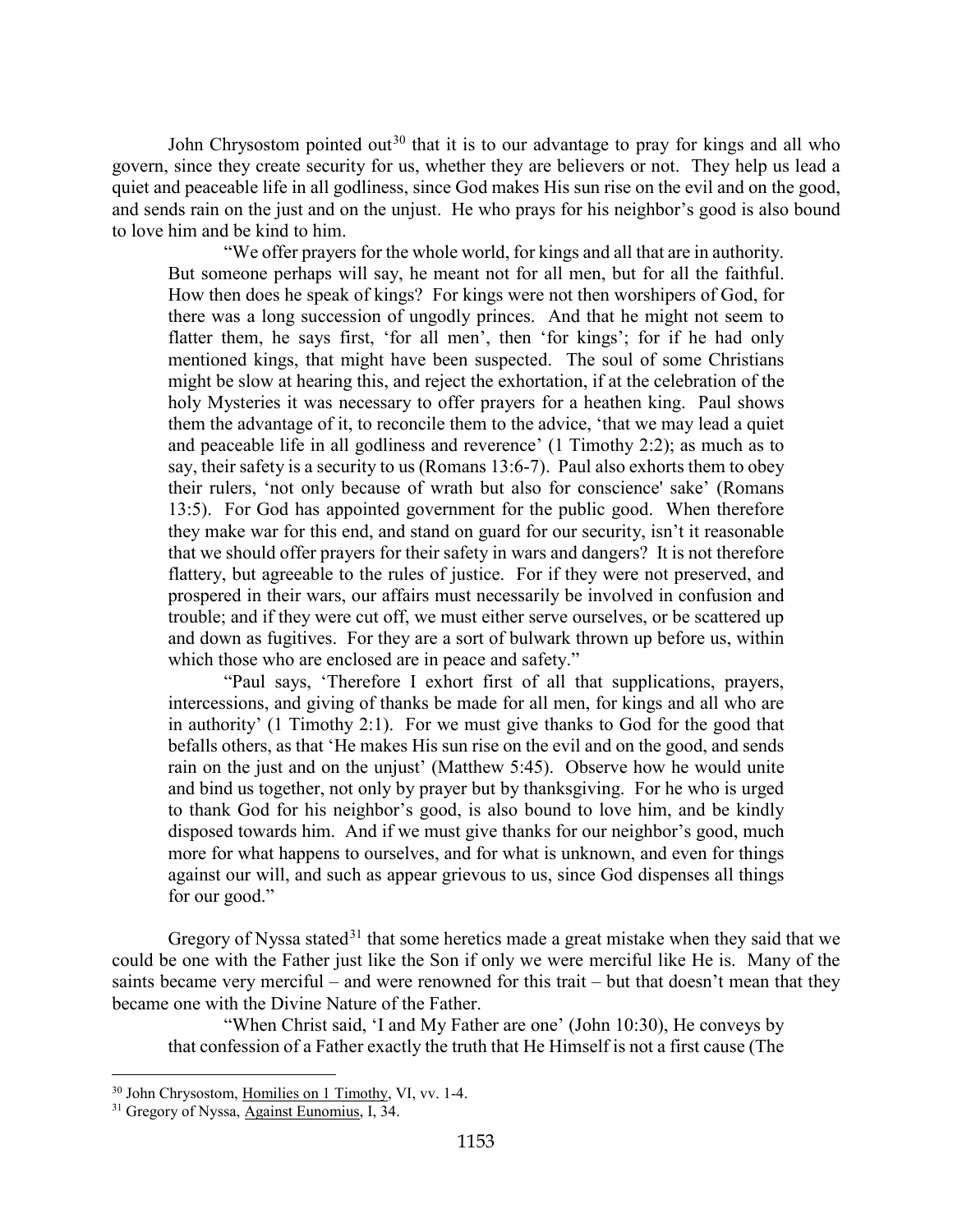Father is the first cause!). At the same time that He asserts by His union with the Father their common nature; so that these words of His secure our faith from the taint of heretical error on either side. Sabellius has no ground for his confusion of the individuality of each Person<sup>32</sup>, when the Only-begotten has so distinctly marked Himself off from the Father in those words, 'I and My Father'. Arius finds no confirmation of his doctrine of the strangeness of either nature to the other<sup>33</sup>, since this oneness of both cannot admit distinction in nature. For that which is signified by the oneness of Father and Son is nothing else but what belongs to them in their actual being. All the other moral excellences which are to be observed in them over and above their nature may without error be set down as shared in by all created beings. For instance, Our Lord is called 'merciful and gracious, slow to anger, and abounding in mercy' (Psalm 103:8), and He wills us to be called the same. 'Therefore, be merciful, just as your Father also is merciful' (Luke 6:36), and 'Blessed are the merciful, for they shall obtain mercy' (Matthew 5:7), and many such passages. If anyone by diligence and attention has modeled himself according to the divine will, and become kind, merciful and compassionate, or meek and lowly of heart, such as many of the saints are testified to have become in the pursuit of such excellences, does it follow that they are therefore one with God, or united to Him by virtue of any one of them? Not so. That which is not in every respect the same, cannot be 'one' with him whose nature is different from it. Accordingly, a man becomes 'one' with another, when in will, as our Lord says, 'I in them, and You in Me; that they may be made perfect in one' (John 17:23), this union of wills being added to the connection of nature. So also, the Father and Son are one, the community of nature and the community of will running, in them, into one. But if the Son had been joined in wish only to the Father, and divided from Him in His nature, how is it that we find Him testifying to His oneness with the Father, when all the time He was separated from Him in the point most proper to Him of all?"

Ignatius of Antioch stated<sup>[34](#page-24-2)</sup> that heretics and dissenters who separate themselves from the Bishop are dangerous to associate with. We need to regard them as enemies and exhort them to repent. Yet we are to love and be kind to them as our Father does, who makes His sun rise on the evil and on the good.

"Keep yourselves from those evil plants which Jesus Christ does not tend, but which are that wild beast, the destroyer of men, because they are not the planting of the Father, but the seed of the wicked one. Not that I have found any division among you do I write these things; but I arm you beforehand, as the children of God. For as many as are of Christ are also with the bishop; but as many as fall away from him, and embrace communion with the accursed, these shall be cut off along with them. For they are not Christ's husbandry, but the seed of the enemy, from whom may you ever be delivered by the prayers of the shepherd, that most faithful and gentle shepherd who presides over you. I therefore exhort you in the

<span id="page-24-0"></span> $32$  Sabellius was a heretical  $3<sup>rd</sup>$  century priest and theologian who taught that the Father, Son and Holy Spirit were just three different modes of the one God, and that they were not three persons.<br><sup>33</sup> Arius was an early 4<sup>th</sup> century priest who taught that the Son was created by the Father, and that the Son is not God

<span id="page-24-1"></span>like the Father.

<span id="page-24-2"></span><sup>&</sup>lt;sup>34</sup> Ignatius of Antioch, To the Philadelphians, 3 Longer.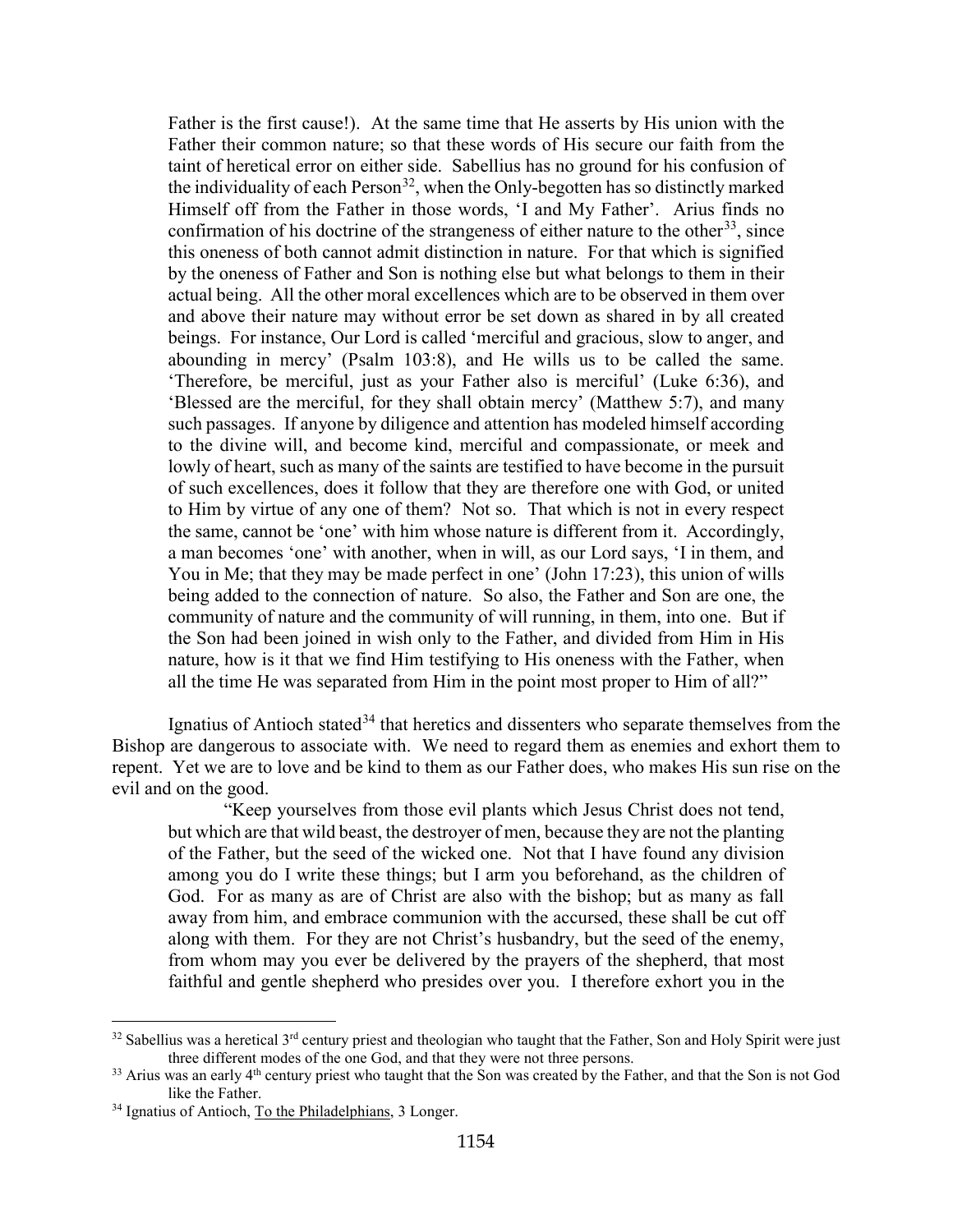Lord to receive with all tenderness those that repent and return to the unity of the Church. Through your kindness and forbearance may 'they come to their senses and escape the snare of the devil' (2 Timothy 2:26), and becoming worthy of Jesus Christ, and may obtain eternal salvation in the kingdom of Christ. Brethren, don't be deceived. If any man follows him that separates from the truth, he shall not inherit the kingdom of God; and if any man does not stand aloof from the preacher of falsehood, he shall be condemned to hell. For it is obligatory neither to separate from the godly, nor to associate with the ungodly. If anyone walks according to a heretical opinion, he is not of Christ, nor a partaker of His passion; but is a  $f(x)$ <sup>[35](#page-25-1)</sup> (Song of Solomon 2:15), a destroyer of the vineyard of Christ. Have no fellowship with such a man (1 Corinthians 5:11), lest you perish along with him, even should he be your father, your son, your brother, or a member of your family. For the Scripture says, 'You shall not consent to him or listen to him, nor shall your eye pity him, nor shall you spare him or conceal him' (Deuteronomy 13:6-8). You ought therefore to 'hate those that hate God, and to waste away [with grief] on account of His enemies' (Psalm 119:19-22). I do not mean that you should beat them or persecute them, 'like the Gentiles who do not know God' (1 Thessalonians 4:5). But you should regard them as your enemies, and separate yourselves from them, while you admonish them, and exhort them to repentance; they may listen; they may submit themselves. For our God is a lover of mankind, and 'who desires all men to be saved and to come to the knowledge of the truth' (1 Timothy 2:4). Therefore 'He makes His sun rise on the evil and on the good, and sends rain on the just and on the unjust' (Matthew 5:45). From His kindness the Lord, wishing us also to be imitators, says, 'Therefore you shall be perfect, just as your Father in heaven is perfect" (Matthew 5:48).

#### **The Goodness of God in Restraining Evil**

<span id="page-25-0"></span>If God tolerated evil with no consequences, men would become like beasts. While God is good to those who hate Him, that doesn't go on forever. As sons of God, we need to show mercy ourselves since we ourselves are sinners. As we pray for those who injure us, we become more like God as a human being can in this life. If we seek entertainment, such as the theater, we get injured from what we see in subtle ways. On the other hand, people who just get out of prison are not generally subjected to the same temptations. Therefore, we should have a respect for prisoners and try to reach out to them. In doing this, our life displays our Faith and light dispels darkness. In all this God the Father constantly works in many ways to hold together all that He has made.

John Chrysostom spoke<sup>[36](#page-25-2)</sup> about the goodness of God and why there needs to be punishment associated with rejecting His goodness. If God didn't call men to account for their evil, He wouldn't be good. Men would become like beasts in ravaging one another's possessions. But if men fear the threat of punishment, they will order their lives in a purer fashion, and this is a mark of God's great care for mankind. If God only threatened, but never followed through on the threat, men would grow very lazy.

<span id="page-25-1"></span><sup>&</sup>lt;sup>35</sup> More accurately, a jackal.

<span id="page-25-2"></span><sup>36</sup> John Chrysostom, Homilies on Philemon, III, Moral.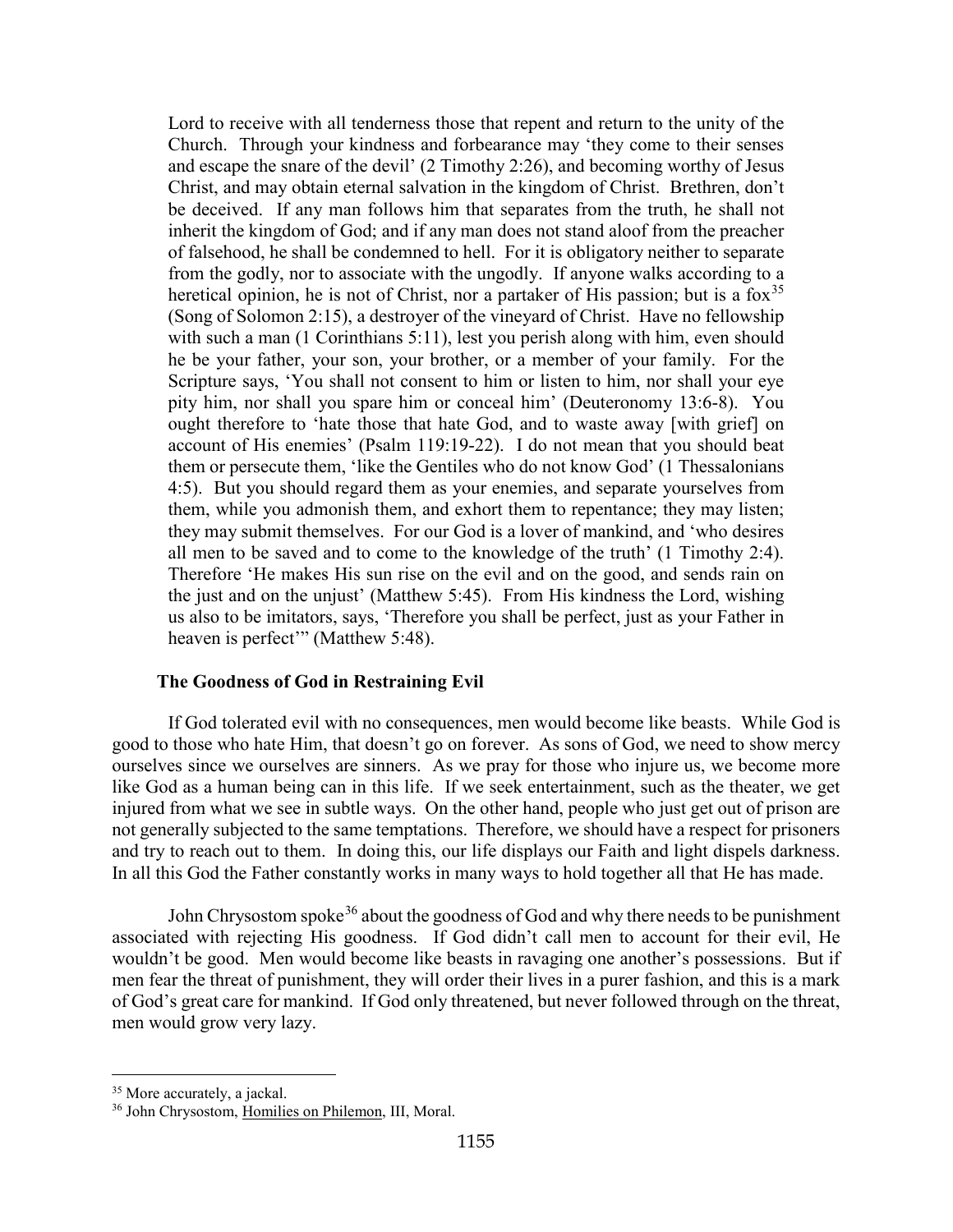"God made the Heaven, the earth, the sea, all things that exist, for our sake. Are not these marks of goodness? Many things one might mention; but to cut short the matter, 'He makes the sun to rise on the evil and on the good, and sends rain on the just and on the unjust' (Matthew 5:45). Is not this a mark of goodness? No, you say. For I said once in conversing with a Marcionite, are not these things a mark of goodness? He answered, 'If He did not call men to account for their sins, that would be a mark of goodness. But if He calls them to account, it is not goodness'. Let us repeat what was then said, and more beside. For I will show that if He did not call men to account, He would not be good; but because He does call them to account, therefore He is good."

"If God did not call us to account, would human life then have endured? Should we not then have fallen into the state of beasts? Now we have this fear impending over us, the giving account and judgments; yet we have still gone beyond fishes in devouring one another, we have thrown wolves and lions into the shade in ravaging one another's possessions. If He did not call us to account, and we were persuaded of this, with how great tumult and confusion would life be filled? Would you not see numberless indecencies and disorders? Who then would have respected his father anymore; or who would have spared his mother? Who would not have attempted any pleasure, any wickedness? That the matter is so, I will endeavor to show you from one house only. You who have servants; if I could make it clear to the servants, that if they should destroy the family of their masters, if they should insult their persons, if they should plunder everything. If they should turn things upside down, if they should treat them as enemies, their masters would not threaten them, correct them, punish them, nor even grieve them with a word, would this be any proof of goodness? I maintain that this is the extreme of cruelty, not only because the wife and children are betrayed by this unreasonable kindness, but because the slaves themselves are destroyed before them. They will be drunkards, wanton, dissolute, and more irrational than any beasts. Is this, tell me, a proof of goodness, to trample upon the noble nature of the soul, and to destroy both themselves and others beside? Do you see that to call men to account is a proof of great goodness? But why do I speak of slaves, who more readily falls into these sins? Let a man have sons, and let him permit them to do everything they want, and let him not punish them; will they not be worse than anything? In the case of men then, it is a mark of goodness to punish, and of cruelty not to punish, and is it not so in the case of God? Because He is good, therefore He has prepared a hell."

"It is not only this, but He does not allow the good to become bad. This also significantly consoles the good. Listen to the Prophet, 'The righteous shall rejoice when he sees the vengeance on the ungodly, he shall wash his hands in the blood of the sinner' (Psalm 58:10 LXX). If a man fears lest he should suffer the same things, he will render his own life purer. This then is a mark of God's great care. Yes, you say, but He ought only to threaten, and not to punish also. But if He does punish, and still you say it is only a threat, and on that account become more slothful, if it were really only a threat, would you not become lazier? If the Ninevites had known it was only a threat, they would not have repented; but because they repented, they caused the threat to stop at words only. Do you wish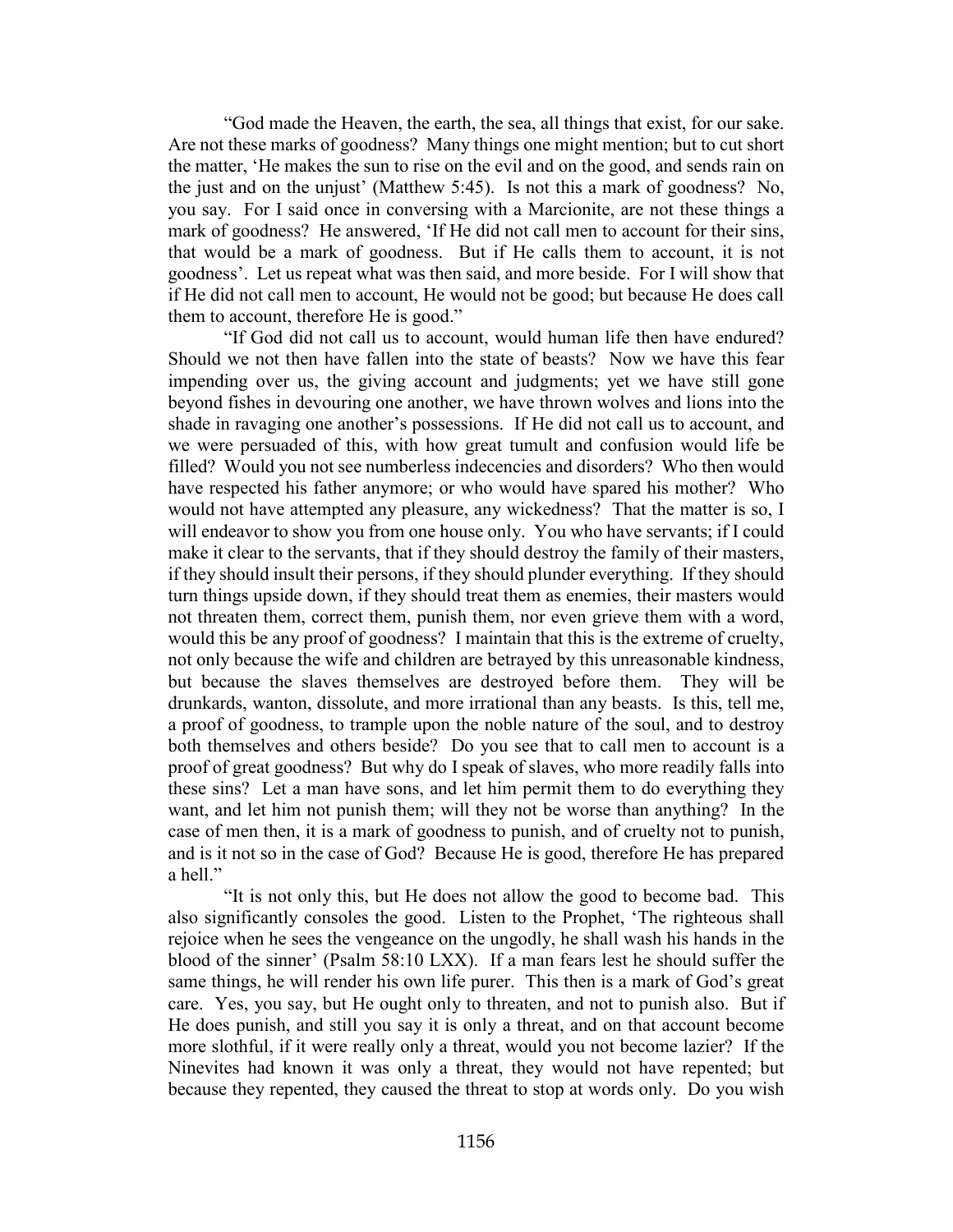it to be a threat only? You have that in your control. Become a better man, and it stops only at the threat. But if you despise the threat, you will come to experience it. The men before the flood, if they had feared the threat, they would not have experienced the execution of it. And we, if we fear the threat, shall not expose ourselves to experience the reality."

Chrysostom also encouraged<sup>[37](#page-27-0)</sup> us all to become sons of God and to do what He does. He is good to those who hate Him and merciful to those who blaspheme Him. Since we all sin many times every day, we need to show mercy ourselves. This is easier for a poor man than for a rich man, since the rich man's creature comforts get in his way.

"Timothy was Paul's son from goodness and was called 'my true son' (1 Timothy 1:2); but of Paul's sister's son we do not even know his name (Acts 23:16). Paul's sister's son was by nature related to him, and still that didn't help the boy. But Timothy, being both by nature and country far removed from him (as being a native of Lystra), still became very closely related. Let us then also become the sons of the saints, or rather let us become even God's sons. That it is possible to become sons of God, listen to what Christ says, 'Therefore you shall be perfect, just as your Father in heaven is perfect' (Matthew 5:48). This is why we call Him Father in prayer, not only to remind ourselves of the grace, but also of virtue, that we may not do anything unworthy of such a relationship. How is it possible to be a son of God? By being free from all passions, and showing gentleness to those that wrong us. For our Father is so to those that blaspheme Him. Yet in no case does He say that you may be identical to our Father. When He says, 'Do good to those who hate you, and pray for those who spitefully use you and persecute you' (Matthew 5:44), then He brings in being like God as the reward. For there is nothing that brings us so near to God, and makes us so like Him, as doing good. Therefore, when Paul says, 'Be imitators of God as dear children' (Ephesians 5:1), this means that we should do good as He does. We need good deeds; chiefly, however, love to man and gentleness, since we need so much of His love to man ourselves. For we commit many transgressions every day. Wherefore we need to show much mercy. But much and little is not measured by the quantity of things given, but by the amount of the givers' means. Let not then the rich be high-minded, nor the poor dejected as giving so little, for the poor often gives more than the rich. We must not then make ourselves miserable because we are poor, since it makes alms-giving easier for us. He that has much is seized with haughtiness, as well as a greater lust beyond what he has. But he that has but a little does not have either of these domineering passions; hence he finds more occasions for doing well. For the poor man will go cheerfully into a prison house, and will visit the sick, and will give a cup of cold water. But the rich will not take upon himself any office of this sort, being pampered by his riches. Don't be downhearted at your poverty. For your poverty makes heavenly business easier for you. And if you have nothing, but you have a compassionate soul, even this will be laid up as a reward for you."

<span id="page-27-0"></span><sup>37</sup> John Chrysostom, Homilies on Romans, XIX, vv. 34-35.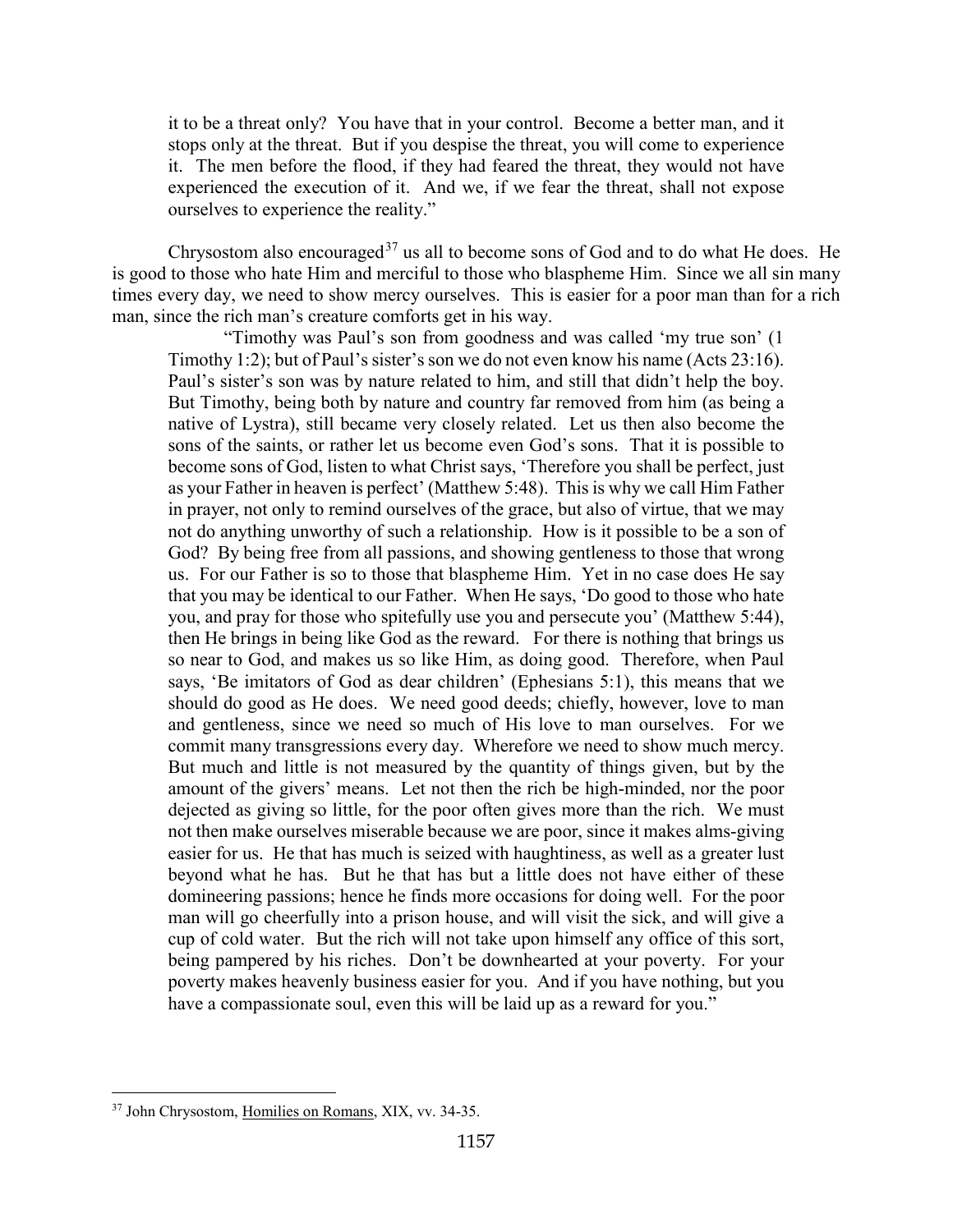Chrysostom further pointed out<sup>[38](#page-28-0)</sup> that we become like God when we pray for those who injure us and don't take vengeance on them in any way. Similarly, the Lord did not take vengeance on Judas for betraying Him, but did the very opposite: He washed his feet; rebuked him sparingly; allowed him to share his table, etc. Similarly, for Noah, who spent  $100$  years<sup>[39](#page-28-1)</sup> building the Ark in spite of the jeers of the people; Noah very humbly obeyed God for many years without complaining.

"Our Lord asks that we don't bear malice towards those who injure us; but rebuke them and weep for them. The fit subjects of weeping are not they who suffer, but they who do the wrong. The grasping man, the false accuser, and whoever works any other evil thing, do themselves the greatest injury, and us the greatest good, if we do not avenge ourselves. For example: someone has robbed you; have you given thanks for the injury, and glorified God? By that thanksgiving you have gained ten thousand rewards, just as the robber has gathered for himself fire unspeakable. But if anyone says, 'How then, if I could not defend myself against him who wronged me, being weaker? We could have put into action our discontent, our impatience, praying against him, the uttering ten thousand curses against him, the speaking ill of him to everyone. He therefore who has not done these things shall even be rewarded for not defending himself, since it is clear that even if he had had the power, he would not have done it. The injured man uses any weapon that comes to hand, when he defends himself against one who has injured him, by curses, by abuse, by plotting. If you don't do them, but will even pray for him, you have become like God. For, 'pray for those who spitefully use you and persecute you, that you may be sons of your Father in heaven' (Matthew 5:44-45). Notice how we are the greatest gainers from the insolence of others? Nothing so delights God, as the not returning evil for evil! Surely, we are asked to return the opposite: benefits, prayers. Christ also repaid him who was about to betray Him with everything opposite. He washed his feet, convicted him secretly, rebuked him sparingly, tended him, allowed him to share His table and His kiss, and not even by these was he made better; nevertheless, Christ continued doing His own part. But let us look at the example of servants, and to make the lesson stronger, those in the Old Testament, that we may know that we have no ground of defense when we remember a wrong. The more ancient the instances that can be pointed out, the more are we surpassed. Why so? Because virtue was then more difficult. Those men had no written precepts (Scriptures), no patterns of living, but their nature fought unarmed, by itself, and was forced to float in all directions unballasted. When praising Noah, God called him not simply perfect, but added, 'in this generation' (Genesis 7:1); signifying, 'at that time', when there were many hindrances, since many others shone after him. Yet he will have nothing less than they; for in his own time he was perfect."

Chrysostom then compared<sup>[40](#page-28-2)</sup> people who come from the theater with people who just got out of prison. People who come from the theater have many wounds from what they see there, whereas people who just got out of prison will not be subjected to the same temptations. We

<span id="page-28-0"></span><sup>38</sup> John Chrysostom, Homilies on John, LXXI, 3.

<span id="page-28-1"></span><sup>39</sup> Compare Genesis 5:32 to Genesis 7:11.

<span id="page-28-2"></span><sup>40</sup> John Chrysostom, Homilies on John, LX, 5.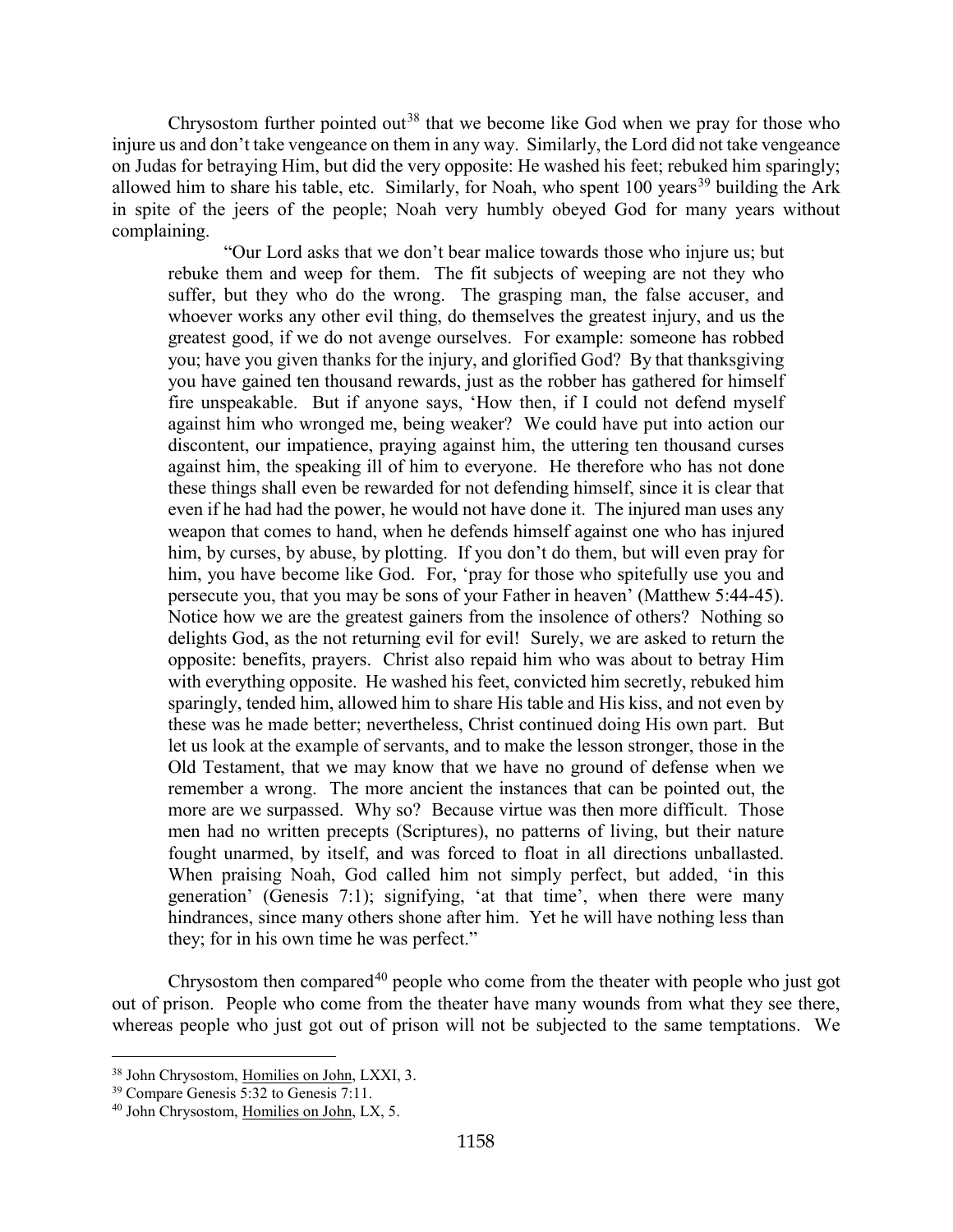should therefore not neglect to visit prisoners. We can't help them materially, but we can encourage them with our words. We can be like our Heavenly Father, who sends rain on the just and on the unjust, remembering that we have our sins also.

"Even though punishments hang over them, there are many who go over to the side of wickedness. If you wisely observe these things, you will be more readyminded towards alms-doing, and will reap much pleasure, far greater than those who come down from the theater. For when they come from the theater, they are inflamed and burn with desire. Having seen those women hovering on the stage, and received from them ten thousand wounds, they will be in no better condition than a tossing sea. The image of the faces, the gestures, the speeches, the walk, and all the rest, stand before their eyes and besiege their soul. But they who come from a prison will suffer nothing of this kind, but will enjoy great calm and tranquility. For the guilt arising from the sight of the prisoners, quenches all that fire. And if a woman that is a harlot meets a man coming from among the prisoners, she will work him no mischief. He will thus not be taken by the nets of her countenance, because instead of that wanton countenance there will then be placed before his eyes the fear of the Judgment. On this account, Solomon, who had gone over every kind of luxury said, 'It is better to go to the house of mourning than to go to the house of feasting. For that *is* the end of all men; and the living will take *it* to heart' (Ecclesiastes 7:2). Let us then not neglect visiting prisoners. Although we are not able to bring them food, nor to help them by giving money, yet shall we be able to comfort them by our words, and to raise up the drooping spirit. We can help them in many other ways by conversing with those who cast them into prison, and by making their keepers kinder, and we certainly shall affect either small or great good. You may say that the men there are neither men of condition, nor good, nor gentle, but man-slayers, tomb-breakers, cut-purses, adulterers, intemperate, and full of much wickedness. By this again you show to me a pressing reason for spending time there. We are not commanded to take pity on the good and to punish the evil, but to show this loving-kindness to all men. 'Be like your Father in heaven; for He makes His sun rise on the evil and on the good, and sends rain on the just and on the unjust' (Matthew 5:45). Do not then accuse other men's faults bitterly, nor be a severe judge, but mild and merciful. For we also, if we have not been adulterers, tomb-breakers or cut-purses, yet we have other transgressions which deserve infinite punishment. Perhaps we have called our brother 'fool', which prepares for us the pit; we have looked on women with unchaste eyes, which constitutes absolute adultery; and what is more grievous than all, we partake not worthily of the Mysteries, which makes us guilty of the Body and Blood of Christ. Let us then not be bitter inquirers into the conduct of others, but consider our own state, so shall we desist from this inhumanity and cruelty."

Gregory of Nyssa stated<sup>[41](#page-29-0)</sup> that just as darkness is dispelled by light, so Christians need to have their life display their Faith. Like Zacchaeus, Matthew and Paul, we should display our Father's characteristics, as He make His sun rise on the evil and on the good.

"For as darkness is dispelled by light, and black disappears as whiteness is spread over it, so the old man also disappears when adorned with the works of

<span id="page-29-0"></span><sup>&</sup>lt;sup>41</sup> Gregory of Nyssa, "On the Baptism of Christ", Oratorical Works.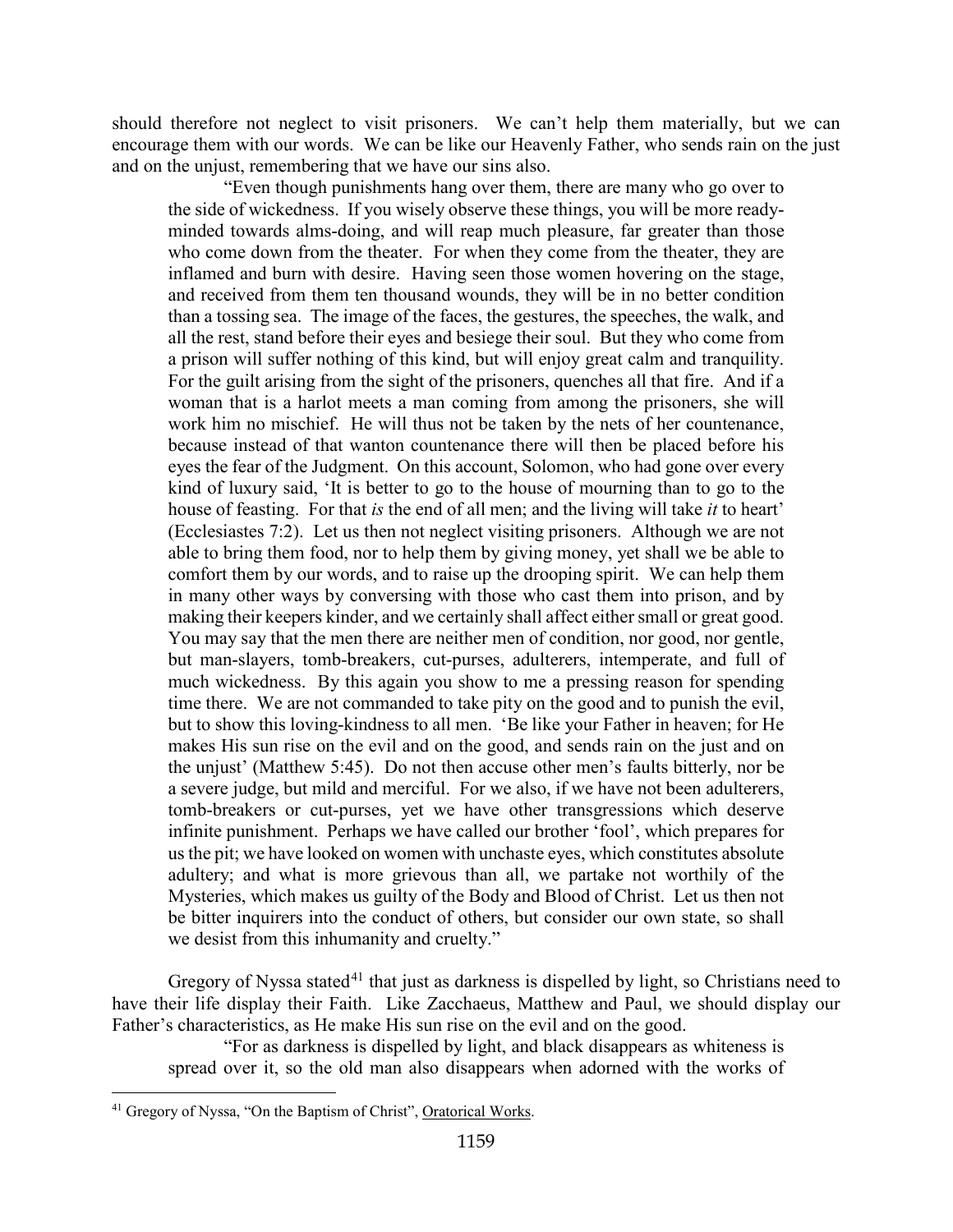righteousness. Notice how Zacchaeus, by the change of his life, slew the publican, making fourfold restitution to those whom he had unjustly damaged. The rest he divided with the poor — the treasure which he had before gotten by ill means from the poor whom he oppressed. The Evangelist Matthew, another publican, of the same business with Zacchaeus, at once after his call changed his life as if it had been a mask. Paul was a persecutor, but after the grace bestowed on him, was an Apostle, bearing the weight of his fetters for Christ's sake. This was as an act of amends and repentance for those unjust bonds which he once received from the Law, and bore for use against the Gospel. Such ought we to be in our regeneration: so, ought we to blot out our habits that tend to sin; so, ought the sons of God to have their conversation: for after the grace bestowed we are called His children. Therefore, we ought narrowly to scrutinize our Father's characteristics, that by fashioning and framing ourselves to the likeness of our Father, we may appear true children of Him Who calls us to the adoption according to grace. For the bastard son, who belies his father's nobility in his deeds, is a sad reproach. Therefore I think, it is that the Lord Himself, laying down for us in the Gospels the rules of our life, uses these words to His disciples: 'Do good to those who hate you, and pray for those who spitefully use you and persecute you, that you may be sons of your Father in heaven; for He makes His sun rise on the evil and on the good, and sends rain on the just and on the unjust' (Matthew 5:44-45). For then He says they are sons when in their own modes of thought they are fashioned in loving kindness towards their kindred, after the likeness of the Father's goodness."

John Chrysostom stated<sup>[42](#page-30-0)</sup> that God the Father works constantly holding together all that He made; we notice this by watching His sun rise on the evil and on the good. The same applies to Christ, since He is equal with the Father. When Jesus called God His Father, this is what He was saying.

"When there was need to make excuse for the Disciples, Jesus brought forward David their fellow-servant, saying, 'Have you not read what David did when he was hungry?' (Matthew 12:3) But when excuse was to be made for Himself, He went to the Father, showing in two ways His Equality, by calling God His Father particularly, and by doing the same things which He did. Why did He not mention what took place with the blind men at Jericho? (Matthew 20:30-34) Because He wished to raise them up from earth that they might no longer think of Him as only a man, but as God, and as one who ought to legislate. If a viceroy who had altered a royal law should, when charged with so doing, excuse himself, and say, 'Yes, for the king also has annulled laws', he would not be able to escape, but would thus increase the weight of the charge. But in this instance, since the dignity is equal, Christ's defense is made perfect on most secure grounds. 'From the charges', He said, 'from which you absolve God, absolve Me also'. Therefore, He said first, 'My Father', that He might persuade them even against their will to allow to Him the same, through reverence to His clearly asserted Sonship. If anyone should say, 'And how does the Father "work", who ceased on the seventh day from all His work?' (Genesis 2:2), let him learn the manner in which He 'works'. He cares for, He holds together all that has been made. Therefore, behold the sun rising

<span id="page-30-0"></span><sup>42</sup> John Chrysostom, Homilies on John, XXXVIII, 2.